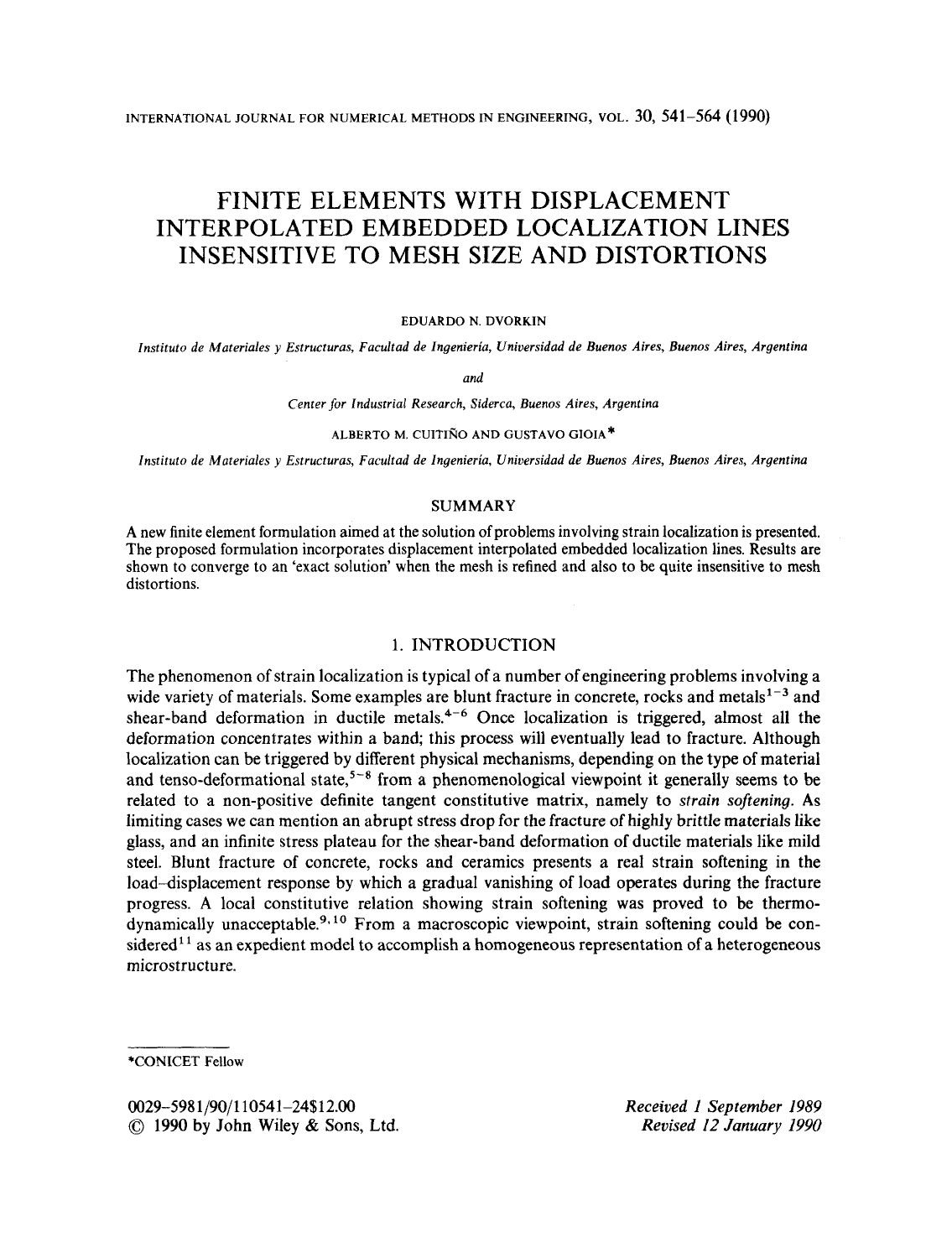In this paper we are concerned with the finite element modelling of localization problems. It is important to note here that we use the term *localization* to refer to those cases in which the strain concentration in the form of bands is related to the behaviour of the material, rather than to the distribution of loads and boundary conditions.

Most of the available finite element techniques for dealing with strain localization problems were developed in the context of brittle failure of concrete. From these studies we know that the main difficulty caused by strain softening is the mesh size sensitivity, and that this problem can be avoided by the introduction of a fractomechanics concept: the *fracture energy,* i.e. the energy consumed in the opening of a unit area of localized fracture. This criterion requires the fracture energy to be considered as a material property which cannot depend on the chosen finite element mesh.<sup>3, 11, 12</sup> Regarding these considerations two main development routes, which are closely related, $13$  have been proposed.

## *1, The smeared crack*

In this approach an average stress-strain relation that assures a correct fracture energy dissipation is specified for a band of *smeared cracks* of constant width, where this width is considered to be a material property related to the inhomogeneities size. Requiring the finite elements size to be equal to the band width results in the simplest modelling criterion. It was found by numerical experimentation that different finite element sizes can be used, provided the average stress-strain relation is adjusted so as to assure the correct fracture energy dissipation. **So**  defined, the smeared crack approach gives objective results with regard to mesh size when using non-distorted finite elements. However, the behaviour is not clear when mesh distortions are necessary for modelling requirements; remarkably in these cases a correct energy dissipation cannot be assured, even when the mesh size tends to zero.<sup>17</sup>

### *2. The discrete crack*

In this approach, a stress-displacement relation is specified for the *discrete crack,* i.e. for the localization assumed with no width. The softening modulus is chosen so as to assure the correct energy dissipation. For localization problems this approach is quite equivalent to the smeared crack approach.<sup>11</sup> In the available finite element implementations of the discrete crack, the localization is assumed to take place between elements. When the localization extends through **a**  certain node, this node must be split into two in order to allow the new crack element insertion. The need for repeated changes in the topological connectivity of the mesh is a very serious drawback of this implementation.

In both approaches the analyst must specify the following material properties:

- (i) stress (strain) criterion for fracture initiation;
- (ii) fracture energy.

Other formulations aimed at modelling strain localization problems are found in the literature. In References **4** and 20 a localization zone of constant width is embedded inside the finite element where localization has been triggered. The strains related to this band are simply averaged over all the element domain and afterwards superposed on the elastic strain field. This approach was not shown *to* be objective with regard to distortions in general quadrilateral elements. In Reference *5* a set of localized strain modes is included in the element formulation. Although this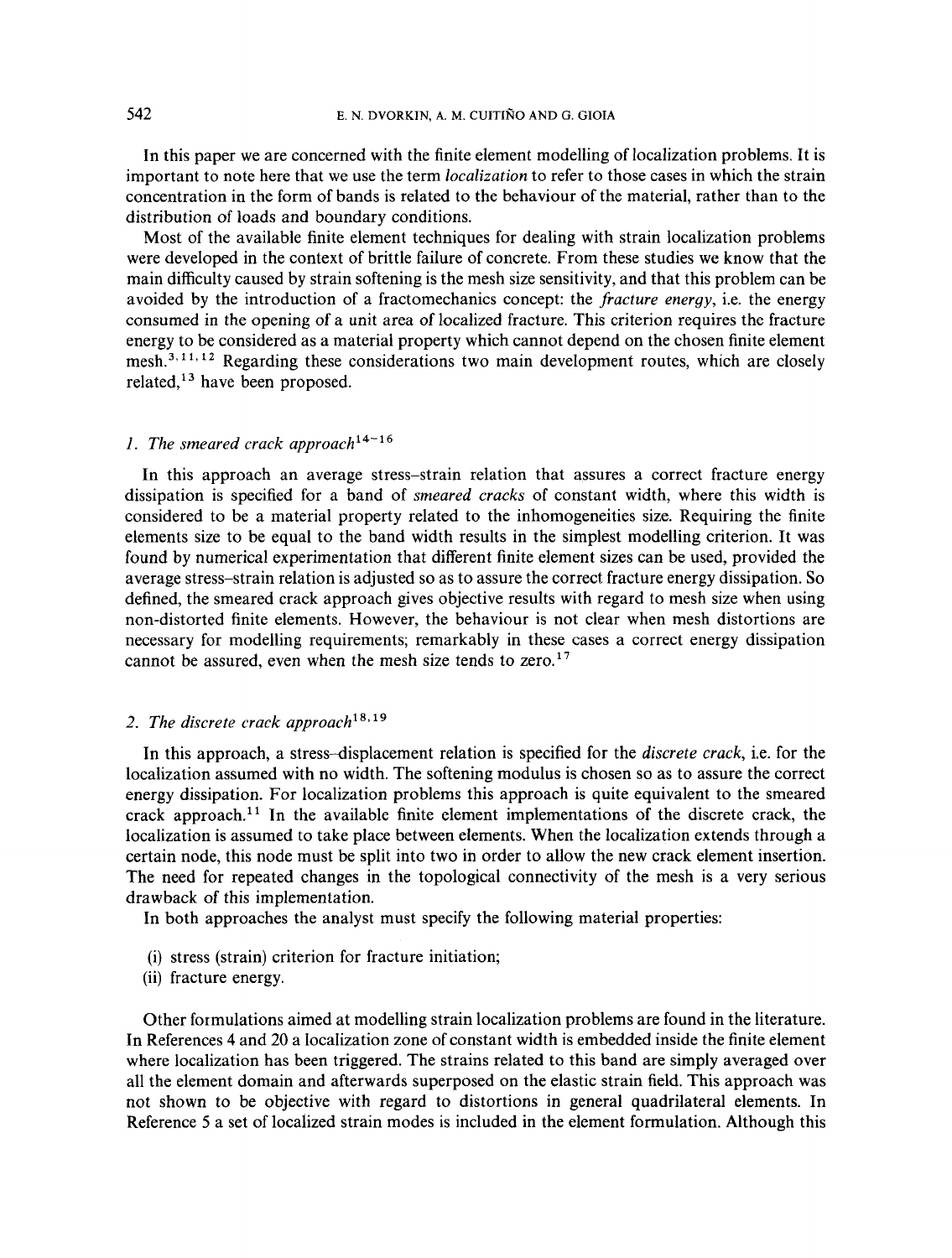formulation is without doubt very interesting for modelling shear-band deformation, it seems to be inadequate for fracture problems. In fact, the use of local softening stress-strain relations does not allow the fracture energy to be preserved. In Reference **7** also discontinuous strain fields are embedded in the elements. Finally, in Reference 17 a technique for using the smeared crack approach in distorted elements is presented.

Our present objective is to develop a finite element formulation for strain localization problems that:

- 1. Retains the desirable features of the smeared crack approach, namely the ability to model the progression of strain localization zones without remeshing and, for fracture problems, the use of an energy criterion in order to obtain results objective with regard to mesh refinement.
- 2. Achieves the additional capability of being objective with regard to mesh distortions, thus assuring the correct energy dissipation in fracture problems, even when distorted elements are used.

In this paper we develop a finite element formulation that fulfils the proposed requirements. The main aspects in our new formulation are:

- 1. We consider that strain localization involves **a** complete element as the minimum information quantum<sup>4,5,17</sup> instead of working at the integration points level as is usual in most of the available techniques.
- 2. When strain localization is encountered inside a finite element, we consider it in the form of a displacement discontinuity line embedded in the element domain. This displacement discontinuity is realistic in brittle fracture cases,  $2<sup>1</sup>$  but should not be interpreted in a micromechanics sense in blunt fracture situations (concrete, ceramics, etc.) and in shearband deformation.
- **3.** Once localization has been triggered in a given element, there are two different constitutive relations defining its mechanical behaviour. First, a stress-displacement law for the discontinuity line. For fracture problems, this law must be adjusted to the fracture energy value. Secondly, a conventional stress-strain law for the rest of the domain (hyperelasticity or hypoelasticity); e.g. the concrete constitutive relation developed in our References **22-24.**
- **4.** The resulting finite elements are non-conforming. Hence, for a reliable analysis capability, the elements must not contain spurious zero-energy modes and must satisfy Irons patch test.<sup>25-31</sup> As shown in Section 3, these requirements are fulfilled by the proposed formulation. It is important to note that for problems involving strain localization the patch test should refer to constant stress rather than constant strain situations.'

Finally, an important note is in order. The finite element formulation presented herein is aimed at a global description of the structural effects due to strain localization. Hence, it is not possible to obtain **a** detailed description of the stress field near the localization zone. Whenever such a description is sought, more sophisticated models can be used, for example non-local  $formulations.<sup>32,33</sup>$ 

### **2.** THE **NEW** FORMULATION

In this section we develop the incremental formulation for a **2D** isoparametric finite element where a strain localization takes place. Without any lack in generality we assume that the only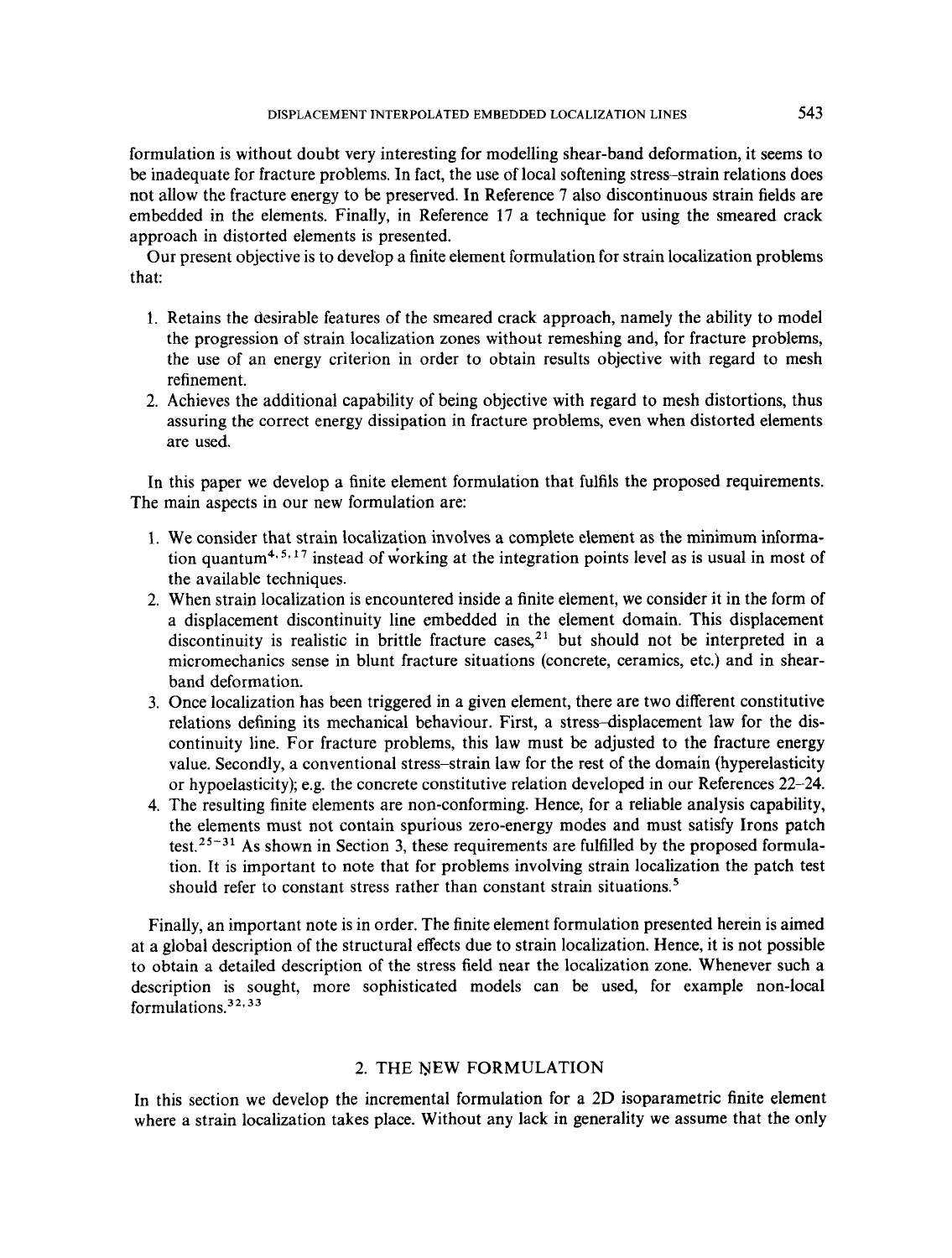non-linearities in the problem are due to material behaviour. Geometrical non-linearities should be treated in the usual way.<sup>29</sup>

We assume the general body shown in Figure 1 in equilibrium at time (load level) *t.* At this time the localization phenomenon has been already triggered, and is described in the form of a localization line. We seek the equilibrium configuration at time (load level)  $t + \Delta t$ , i.e. the configuration depicted in Figure 1. This configuration must satisfy the principle of virtual work,<sup>29,34</sup>

$$
\int_{V_1} \delta e^{T t + \Delta t} \sigma dV_1 + \int_{V_2} \delta e^{T t + \Delta t} \sigma dV_2 = \int_{S_1} \delta u^{T t + \Delta t} \mathbf{p}_1 dS_1 + \int_{S_2} \delta u^{T t + \Delta t} \mathbf{p}_2 dS_2 + \int_{A_1} \delta u^{T t + \Delta t} \mathbf{r}_1 dA_1 + \int_{A_2} \delta u^{T t + \Delta t} \mathbf{r}_2 dA_2 \tag{1}
$$

In the above, and using the nomenclature of Reference 29,

- *e:* vector containing the Cartesian components of the incremental infinitesimal strain tensors;
- $t + \Delta t$ **T**: vector containing the Cartesian components of the stress tensor at time  $t + \Delta t$ ;
	- **u:** vector containing the Cartesian components of the incremental displacements.

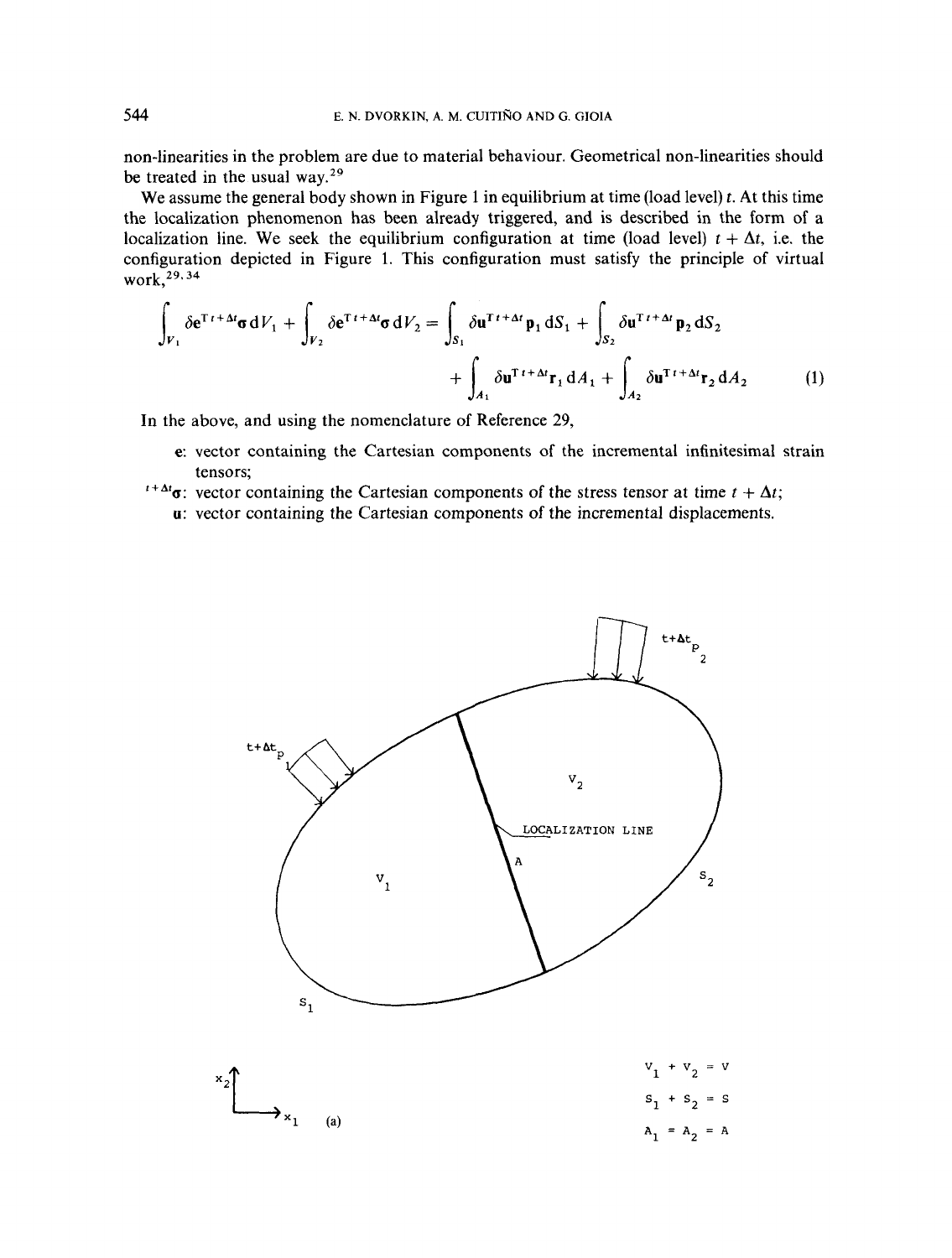



For the others terms in equation (1), Figure 1 is self-explanatory.

We now introduce the displacement interpolation for the new finite element discretization. In order to obtain a first insight into the proposed formulation, we first analyse the simple case of **a**  truss element with two nodes, which is shown in Figure 2(a). The incremental displacements interpolation prior to localization **is** given as usual, i.e.

$$
u = H U \tag{2}
$$

where  $U^T = (U_1, U_2)$  is the vector of incremental nodal displacements and **H** is the displacement interpolation matrix.29

This interpolation is represented by line **3** in Figure 2(a). Once localization has been triggered, we consider a discontinuity of displacements at the element centre **A,** thus defining subdomains  $V_1$  and  $V_2$  as indicated in Figure 2(a). We assume  $V_2$  to undergo a rigid relative incremental displacement  $U_c$  with respect to  $V_1$ . In order to obtain the same incremental displacement derivatives on both subdomains, we adopt for  $V_1$  and  $V_2$  the interpolations represented in Figure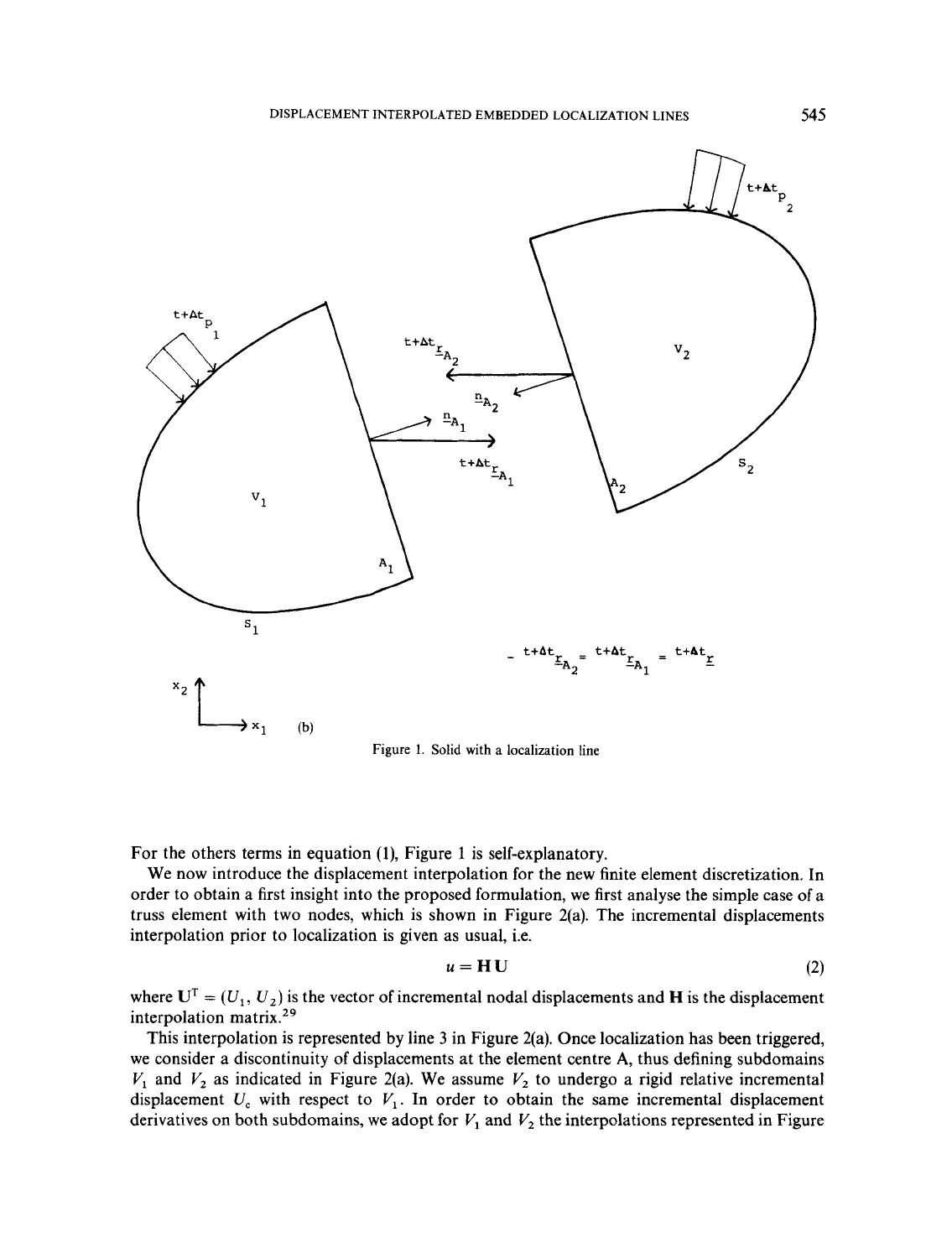2(a) by lines 1 and 2 respectively. Their mathematical expressions are

$$
u_1 = \mathbf{H} \left[ \mathbf{U} - \begin{pmatrix} 0 \\ 1 \end{pmatrix} U^c \right]
$$
 (3)

for the left subdomain  $V_1$  and

$$
u_2 = \mathbf{H} \left[ \mathbf{U} - \begin{pmatrix} 0 \\ 1 \end{pmatrix} U^c \right] + U^c \tag{4}
$$

for the right subdomain  $V_2$ . The purpose of matrix  $\phi = (0 \quad 1)^T$  in equations (3) and (4) is clear from the analysis of Figure 2(a). As expected, for every point either on  $V_1$  or  $V_2$  the incremental strain is

$$
e = \mathbf{B}\left[\mathbf{U} - \begin{pmatrix} 0 \\ 1 \end{pmatrix} U^c\right] = \mathbf{B}(\mathbf{U} - \boldsymbol{\phi} U^c) \tag{5}
$$

where  $\bf{B}$  is the usual strain-displacement matrix.<sup>29</sup>

vector  $\hat{\mathbf{U}}^c$  containing the components, in a local Cartesian system  $(\hat{x}_1, \hat{x}_2)$ , of the rigid incremental displacement associated with the localization line **A,**  For the 2D case in Figure 2(b), these concepts can be properly generalized by introducing the

$$
\hat{\mathbf{U}}^{\mathbf{c}} = \begin{bmatrix} \hat{v}^{\mathbf{c}} \\ \hat{w}^{\mathbf{c}} \end{bmatrix}
$$
 (6)

where  $(\hat{x}_1, \hat{x}_2)$  is defined on the localization line, and thus depends on the localization criterion. If we call **R** the matrix that rotates Cartesian vector components from  $(\hat{x}_1, \hat{x}_2)$  to the global Cartesian co-ordinates, the resulting displacement interpolation for the left subdomain  $V_1$  can be written

$$
\mathbf{u}_1 = \mathbf{H}(\mathbf{U} - \mathbf{\phi} \mathbf{R} \hat{\mathbf{U}}^c)
$$
 (7)

and for the right subdomain  $V_2$ 

$$
\mathbf{u}_2 = \mathbf{H}(\mathbf{U} - \boldsymbol{\phi}\mathbf{R}\,\hat{\mathbf{U}}^c) + \mathbf{R}\,\hat{\mathbf{U}}^c = \mathbf{H}\,\mathbf{U} - (\mathbf{H}\boldsymbol{\phi} - \mathbf{I})\mathbf{R}\,\hat{\mathbf{U}}^c \tag{8}
$$

Matrix  $\phi$  in equation (7) and (8) follows from a straightforward generalization of its counterpart in equations (3) and (4). For 2D problems  $\phi$  can be written in the general form

$$
\Phi = \begin{bmatrix} \Phi_1 \\ \vdots \\ \Phi_N \end{bmatrix} \tag{9}
$$

where *N* is the number of nodes in the finite element, and each of the submatrices  $\phi_i$  of dimension  $(2 \times 2)$  depends on the position of node *i* relative to the localization line, according to the following rule:

$$
\Phi_i = \begin{cases} 0 & \text{when node } i \in V_1 \\ 1 & \text{when node } i \in V_2 \end{cases}
$$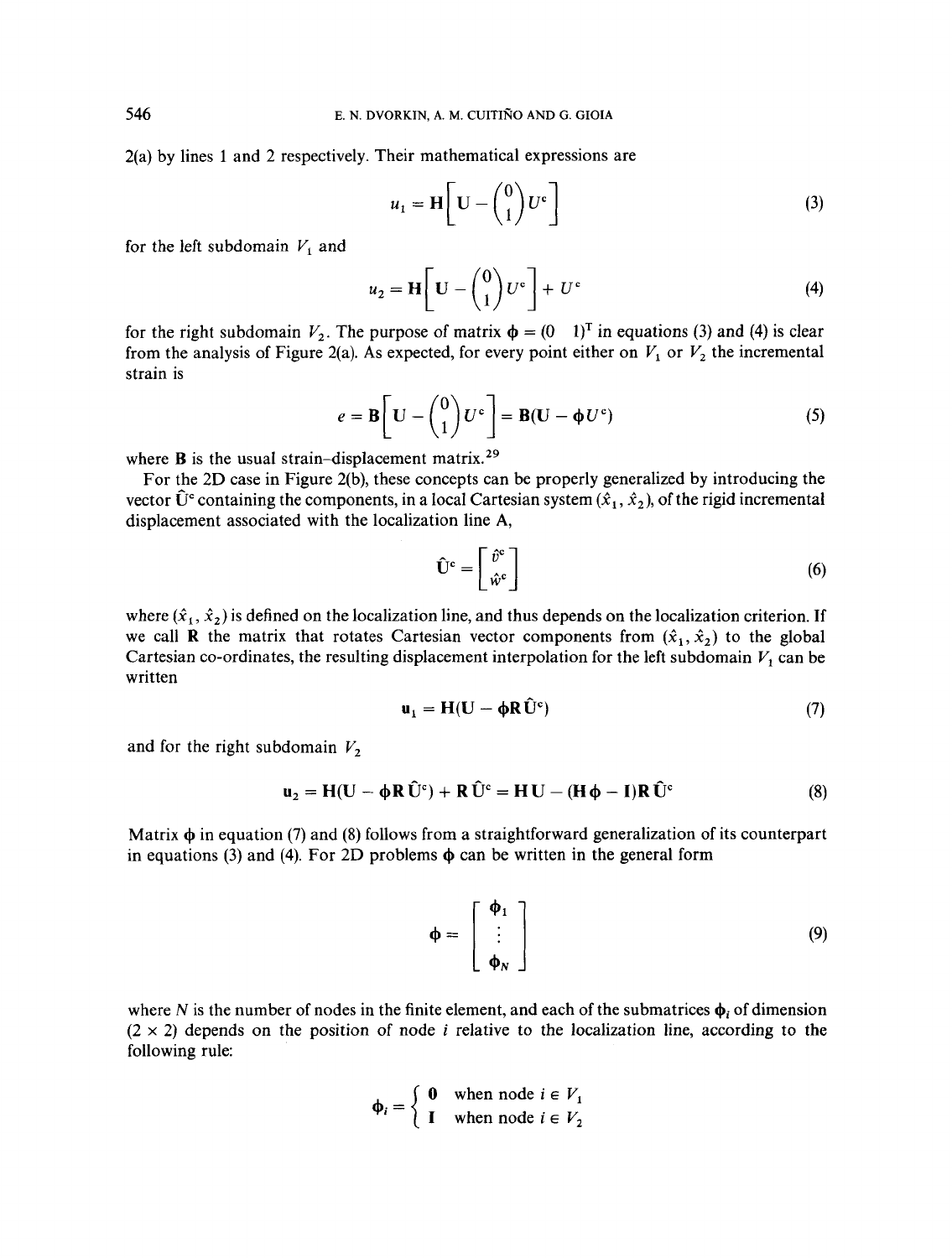

**Figure 2. Finite element with embedded localization line: (a) 1D element; (b) 2D element**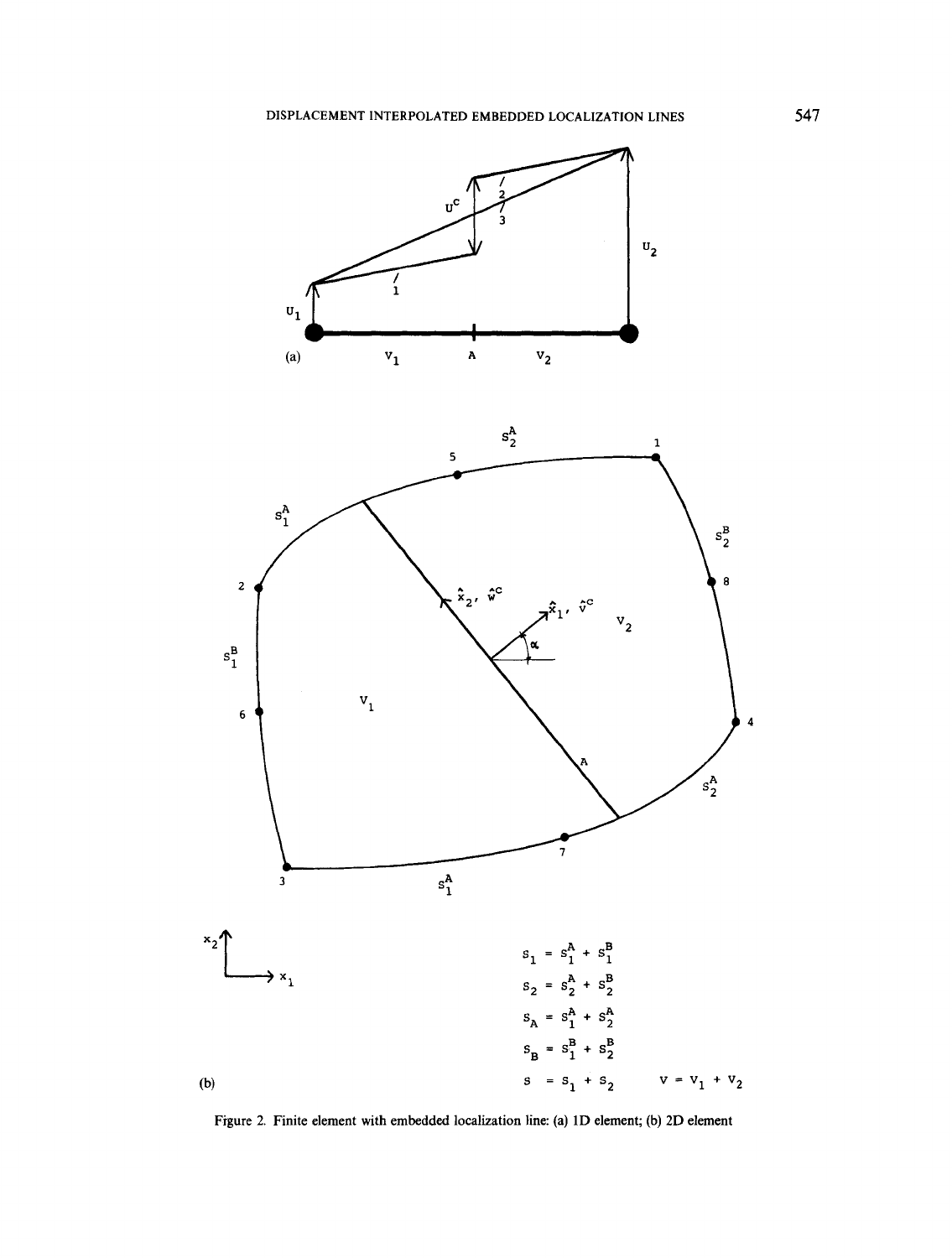For two neighbouring points, one on the right and the other one on the left of the localization line, the incremental displacement discontinuity is given by

$$
\mathbf{u}^+ - \mathbf{u}^- = \mathbf{R} \, \hat{\mathbf{U}}^c
$$
 (10)

Taking derivatives in equations (7) and (8) we obtain the same expression for the incremental strain. Therefore, for any point either on  $V_1$  or  $V_2$ ,<br>  $\mathbf{e} = \mathbf{B}(\mathbf{U} - \mathbf{\phi} \mathbf{R} \hat{\mathbf{U}}^c)$ 

$$
\mathbf{e} = \mathbf{B}(\mathbf{U} - \mathbf{\phi} \mathbf{R} \,\hat{\mathbf{U}}^c) \tag{11}
$$

The displacement interpolation matrix for points on an element edge  $S_i$  is denoted  $H_{S_i}$ . On the edge *Sf,* 

$$
\mathbf{u}_{S_1^A} = \mathbf{H}_{S_1^A} (\mathbf{U} - \boldsymbol{\phi} \mathbf{R} \hat{\mathbf{U}}^c)
$$
 (12a)

On the edge  $S_1^B$ ,  $H_{S_1^B} \phi = 0$ , therefore on this edge,

$$
\mathbf{u}_{S_1^B} = \mathbf{H}_{S_1^B} \mathbf{U} \tag{12b}
$$

On the edge  $S_2^A$ ,

$$
\mathbf{u}_{S_2^{\mathsf{A}}} = \mathbf{H}_{S_2^{\mathsf{A}}} \mathbf{U} - (\mathbf{H}_{S_2^{\mathsf{A}}} \boldsymbol{\phi} - \mathbf{I}) \mathbf{R} \mathbf{\hat{U}}^{\mathsf{c}}
$$
(12c)

On the edge  $S_2^B$ ,  $H_{S_2^B}\phi = I$ , therefore on this edge,

$$
\mathbf{u}_{S_2^B} = \mathbf{H}_{S_2^B} \mathbf{U} \tag{12d}
$$

On the localization line, coming from the left,

$$
\mathbf{u}_{\mathbf{A}} - \mathbf{H}_{\mathbf{A}}(\mathbf{U} - \mathbf{\phi} \mathbf{R} \mathbf{U}^{\mathbf{c}}) \tag{12e}
$$

and coming from the right,

$$
\mathbf{u}_{A} + \ = \mathbf{H}_{A} \mathbf{U} - (\mathbf{H}_{A} \mathbf{\phi} - \mathbf{I}) \mathbf{R} \mathbf{\hat{U}}^{\text{c}}
$$
 (12f)

Therefore, the different variations in equation (1) can be calculated in the finite element scheme as

$$
\delta \mathbf{e} = \mathbf{B} (\delta \mathbf{U} - \mathbf{\phi} \, \mathbf{R} \, \delta \mathbf{\hat{U}}^c) \tag{13a}
$$

$$
\delta \mathbf{u}_{S_1^A} = \mathbf{H}_{S_1^A} (\delta \mathbf{U} - \mathbf{\phi} \, \mathbf{R} \, \delta \mathbf{\hat{U}}^c) \tag{13b}
$$

$$
\delta \mathbf{u}_{S_1^B} = \mathbf{H}_{S_1^B} \, \delta \mathbf{U} \tag{13c}
$$

$$
\delta \mathbf{u}_{S_2^A} = \mathbf{H}_{S_2^A} \delta \mathbf{U} - (\mathbf{H}_{S_2^A} \boldsymbol{\phi} - \mathbf{I}) \mathbf{R} \, \delta \hat{\mathbf{U}}^c \tag{13d}
$$

$$
\delta \mathbf{u}_{S_2^{\mathbf{B}}} = \mathbf{H}_{S_2^{\mathbf{B}}} \delta \mathbf{U} \tag{13e}
$$

$$
\delta \mathbf{u}_{\mathbf{A}} - \mathbf{H}_{\mathbf{A}} (\delta \mathbf{U} - \mathbf{\phi} \, \mathbf{R} \, \delta \hat{\mathbf{U}}^c) \tag{13f}
$$

$$
\delta \mathbf{u}_{A} + \delta \mathbf{U} - (\mathbf{H}_{A} \mathbf{\phi} - \mathbf{I}) \mathbf{R} \delta \hat{\mathbf{U}}^{\text{c}}
$$
(13g)

Replacing in equation (1) and taking into account that  $\delta U$  and  $\delta \hat{U}^c$  are independent variations, after some algebra we arrive at the following two sets of equations:

$$
\int_{V} \mathbf{B}^{T t + \Delta t} \sigma dV = \int_{S} \mathbf{H}^{T t + \Delta t} \mathbf{p} dS
$$
\n(14a)

$$
\mathbf{R}^{\mathrm{T}} \boldsymbol{\phi}^{\mathrm{T}} \int_{V} \mathbf{B}^{\mathrm{T} \, t + \Delta t} \boldsymbol{\sigma} \, dV = \mathbf{R}^{\mathrm{T}} \boldsymbol{\phi}^{\mathrm{T}} \int_{S^{A}} \mathbf{H}_{S^{A}}^{\mathrm{T} \, t + \Delta t} \mathbf{p} \, dS^{A} - \int_{S_{2}^{A}} \mathbf{R}^{\mathrm{T}} \mathbf{p}_{2} \, dS_{2}^{A} + \int_{A}^{t + \Delta t} \hat{\mathbf{r}} \, dA \qquad (14b)
$$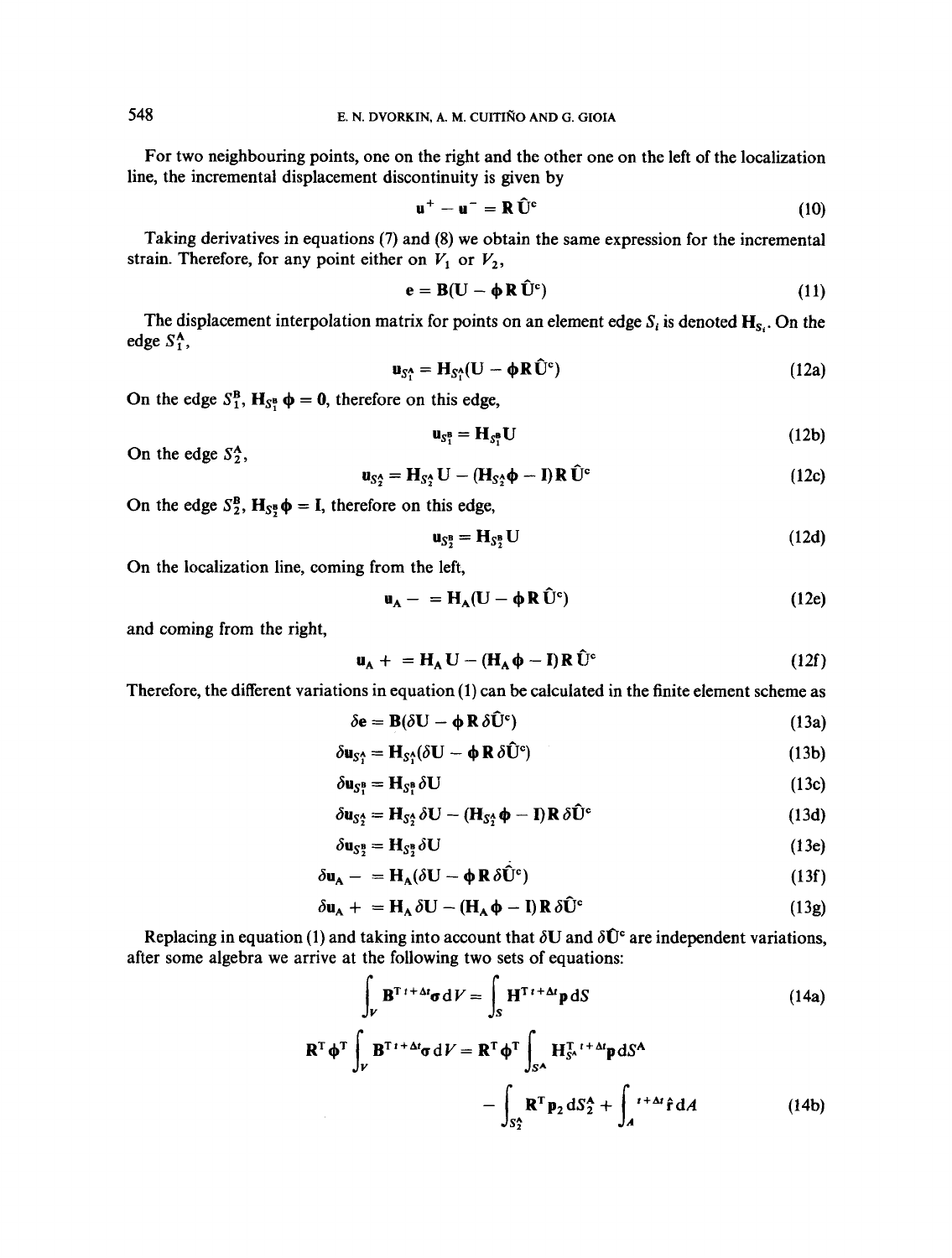The first set above is the usual set of global equilibrium equations, while the second set represents an additional requirement that we are now going to investigate. Taking into account that *r r r r r* 

$$
\int_{S^{\mathbf{A}}} \mathbf{H}_{S^{\mathbf{A}}}^{T} \cdot f^{+} \Delta t \mathbf{p} \, \mathrm{d}S^{\mathbf{A}} + \int_{S^{\mathbf{B}}} \mathbf{H}_{S^{\mathbf{B}}}^{T} \cdot f^{+} \Delta t \mathbf{p} \, \mathrm{d}S^{\mathbf{B}} = \int_{S} \mathbf{H}_{S}^{T} \cdot f^{+} \Delta t \mathbf{p} \, \mathrm{d}S \tag{15}
$$

and replacing with equations (14a) and (15) in equation (14b) we obtain

$$
\mathbf{R}^{\mathrm{T}}\boldsymbol{\phi}^{\mathrm{T}}\int_{S^{\mathrm{B}}} \mathbf{H}_{S^{\mathrm{B}}}^{\mathrm{T}} \, t^{+\Delta t} \mathbf{p} \, \mathrm{d}S^{\mathrm{B}} + \int_{S_{2}^{\mathrm{A}}} \mathbf{R}^{\mathrm{T}} \, \mathbf{p}_{2} \, \mathrm{d}S_{2}^{\mathrm{A}} = \int_{A} t^{+\Delta t} \hat{\mathbf{r}} \, \mathrm{d}A \tag{16}
$$

Since

$$
\mathbf{R}^{\mathrm{T}} \boldsymbol{\phi}^{\mathrm{T}} \int_{S^{\mathrm{B}}} \mathbf{H}_{S^{\mathrm{B}}}^{\mathrm{T}} \iota^{+ \Delta t} \mathbf{p} \, \mathrm{d} S^{\mathrm{B}} = \mathbf{R}^{\mathrm{T}} \boldsymbol{\phi}^{\mathrm{T}} \int_{S^{\mathrm{B}}_{2}} \mathbf{H}_{S^{\mathrm{B}}_{2}}^{\mathrm{T}} \iota^{+ \Delta t} \mathbf{p}_{2} \, \mathrm{d} S^{\mathrm{B}}_{2} \tag{17}
$$

and since  $\mathbf{\phi}^{\mathrm{T}} \mathbf{H}_{S_2^{\mathrm{B}}}^{\mathrm{T}} = \mathbf{I}$ , we finally obtain

$$
\int_{S_2} \mathbf{R}^{T t + \Delta t} \mathbf{p}_2 dS_2 = \int_A t + \Delta t \,\hat{\mathbf{r}} dA \tag{18}
$$

We now impose as an additional condition: the global equilibrium of each of the two parts into which the localization line subdivides the element, i.e.

$$
\int_{S_2} \mathbf{R}^{T t + \Delta t} \mathbf{p}_2 dS_2 = \int_A {}^{t + \Delta t} \mathbf{g} \cdot \mathbf{n}_A dA
$$
\n(19)

where  $t + \Delta t$ g is a second order tensor,  $\mathbf{n}_A$  is a unit vector normal to the localization line and the dot indicates a scalar product. By properly defining a matrix  $\psi$  we can write

$$
t + \Delta t_{\mathbf{Q}} \cdot \mathbf{n}_{\mathbf{A}} = \Psi t + \Delta t_{\mathbf{G}} \tag{20}
$$

By substitution of equation (19) in equation (18) and taking into account equation **(20),** we obtain

$$
\int_{A} \Psi^{t+\Delta t} \sigma \, dA = \int_{A} t^{+\Delta t} \hat{\mathbf{r}} \, dA \tag{21}
$$

Hence, and considering that at  $t$  the equilibrium equations are fulfilled, the second set of equations can be written in incremental form as

$$
\int_{A} \Psi_{i} \sigma \, dA = \int_{A} \hat{r} \, dA \tag{22}
$$

where  $\alpha$  and  $\hat{f}$  are increments. In order to satisfy equation (22) an iterative scheme is used at the element level.

For the linearized incremental step

$$
t^{t+\Delta t}\sigma = {}^{t}\sigma + {}_{t}\mathbf{C}\mathbf{e}
$$
 (23)

where  $\mathcal{C}$  is the tangent constitutive relation.

equations: Using equations (11) and (23) in equation (14a) we obtain the global set of equilibrium

$$
\int_{V} \mathbf{B}^{\mathrm{T}}_{t} \mathbf{C} \mathbf{B} (\mathbf{U} - \boldsymbol{\phi} \mathbf{R} \hat{\mathbf{U}}^{c}) dV = {}^{t + \Delta t} \mathbf{P} - {}^{t} \mathbf{F}
$$
\n(24a)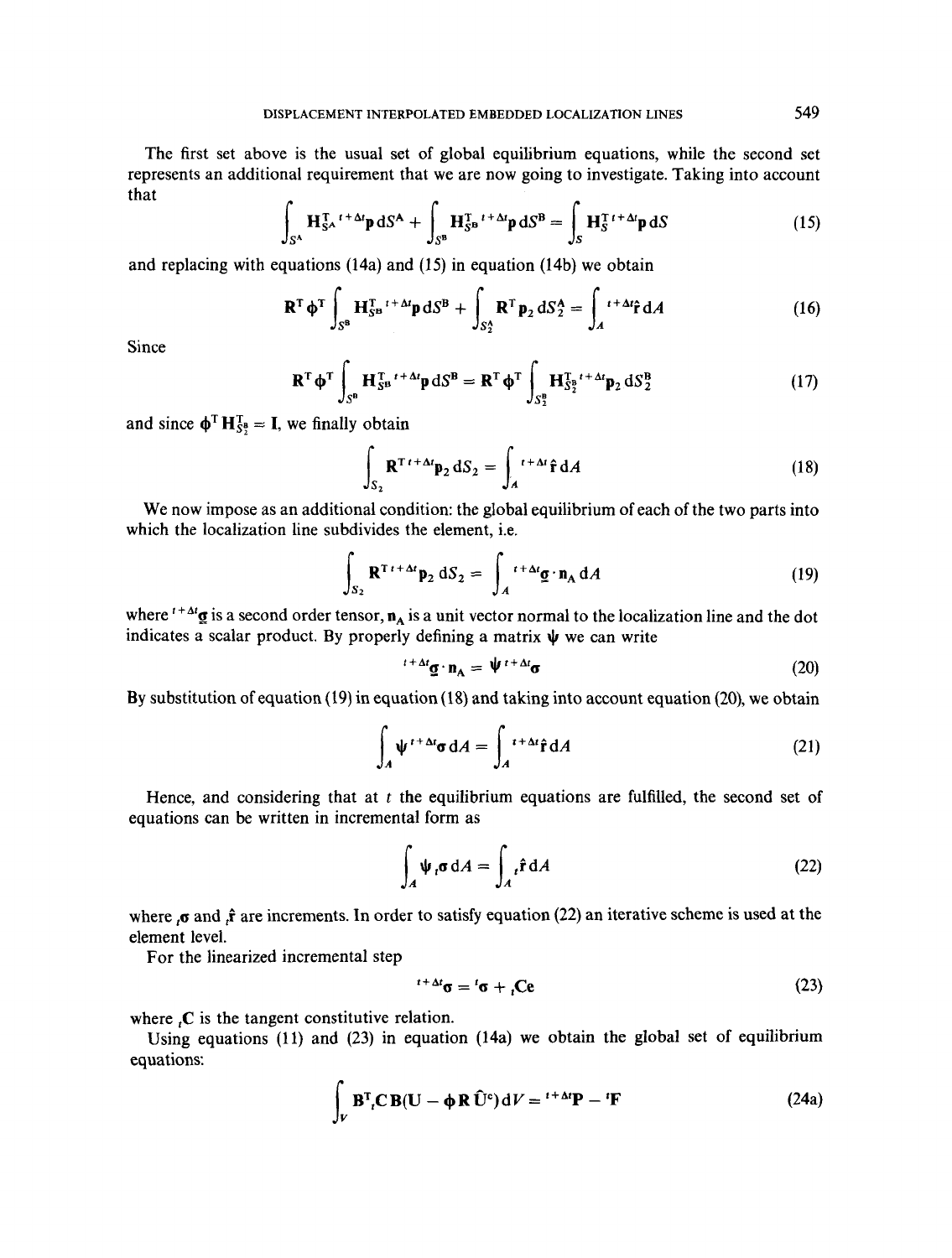where

$$
t + \Delta t \mathbf{P} = \int_{S} \mathbf{H}^{T} t + \Delta t \mathbf{p} \, \mathrm{d}S \tag{24b}
$$

$$
{}^{t}\mathbf{F} = \int_{V} \mathbf{B}^{\mathrm{T} \, t} \sigma \, \mathrm{d}V \tag{24c}
$$

The right hand side of equation (24a) is the incremental load to evolve from the configuration at time *t* to the configuration at time  $t + \Delta t$ .

The stress-displacement incremental relation for the localization line is

$$
\hat{\mathbf{r}} = \hat{\mathbf{c}}^c \, \hat{\mathbf{U}}^c \tag{25}
$$

**As** we stated above, in fracture problems the definition of equation (25) is made so as to assure a correct energy dissipation.

Hence, replacing in equation (22) with equations (23) and (25) we obtain

$$
\left[\int_{A} \Psi_{i} \mathbf{C} \mathbf{B} dA \right] \mathbf{U} = \left[\int_{A} (\Psi_{i} \mathbf{C} \mathbf{B} \boldsymbol{\phi} \mathbf{R} + \,_{i} \hat{\mathbf{C}}^{c}) dA \right] \hat{\mathbf{U}}^{c}
$$
(26)

Calling *<sup>n</sup>*

$$
\mathbf{S}_{uu} = \int_{A} \Psi_{i} \mathbf{C} \, \mathbf{B} \, \mathrm{d}A \tag{27a}
$$

and

$$
\mathbf{S}_{cc} = \int_{A} (\mathbf{\psi}_{t} \mathbf{C} \, \mathbf{B} \, \mathbf{\phi} \, \mathbf{R} + {}_{t} \hat{\mathbf{C}}^{c}) \, \mathrm{d}A \tag{27b}
$$

we obtain

$$
\hat{\mathbf{U}}^{\mathbf{c}} = \mathbf{S}_{cc}^{-1} \mathbf{S}_{uu} \mathbf{U}
$$
 (27c)

Therefore, we can condense the degrees of freedom corresponding to the localization line at the element level. Using (27c) in equation (24a), we finally get for the linearized step

$$
\left[\int_{V} \mathbf{B}^{\mathrm{T}}_{t} \mathbf{C} \, \mathbf{B} (I - \boldsymbol{\phi} \, \mathbf{R} \, \mathbf{S}_{cc}^{-1} \, \mathbf{S}_{uu}) \, \mathrm{d} \, V \right] \mathbf{U} = {}^{t + \Delta t} \mathbf{P} - {}^{t} \mathbf{F}
$$
\n(28)

The term between brackets in the left hand side of the above equation is the consistent tangent stiffness matrix for the new formulation.

The final equilibrium configuration corresponding to time  $t + \Delta t$  is reached using iterative methods.<sup>29,35</sup> It is very important to note that the stiffness matrix obtained in equation (28) is non-symmetric. Since most finite element codes use only symmetric matrices, a non-symmetric stiffness matrix complicates the implementation of the present formulation in existing codes. Other problems giving rise to non-symmetric stiffness matrices have motivated the development of special techniques to replace the original non-symmetric stiffness matrices for symmetric ones without losing too much efficiency in the iterative schemes.<sup>24,36</sup> In our case, numerical experimentation indicates that when using only the symmetric part of the stiffness matrix, the efficiency of the iterative procedure is still acceptable (see next section).

In this section we presented the localization lines embedded in displacement-based finite elements; however, the localization lines can be embedded in finite elements based on different formulations. In the following section we present some results obtained using localization lines embedded in elements based on mixed interpolation of tensorial components.<sup>25-28,37</sup>

5 *50*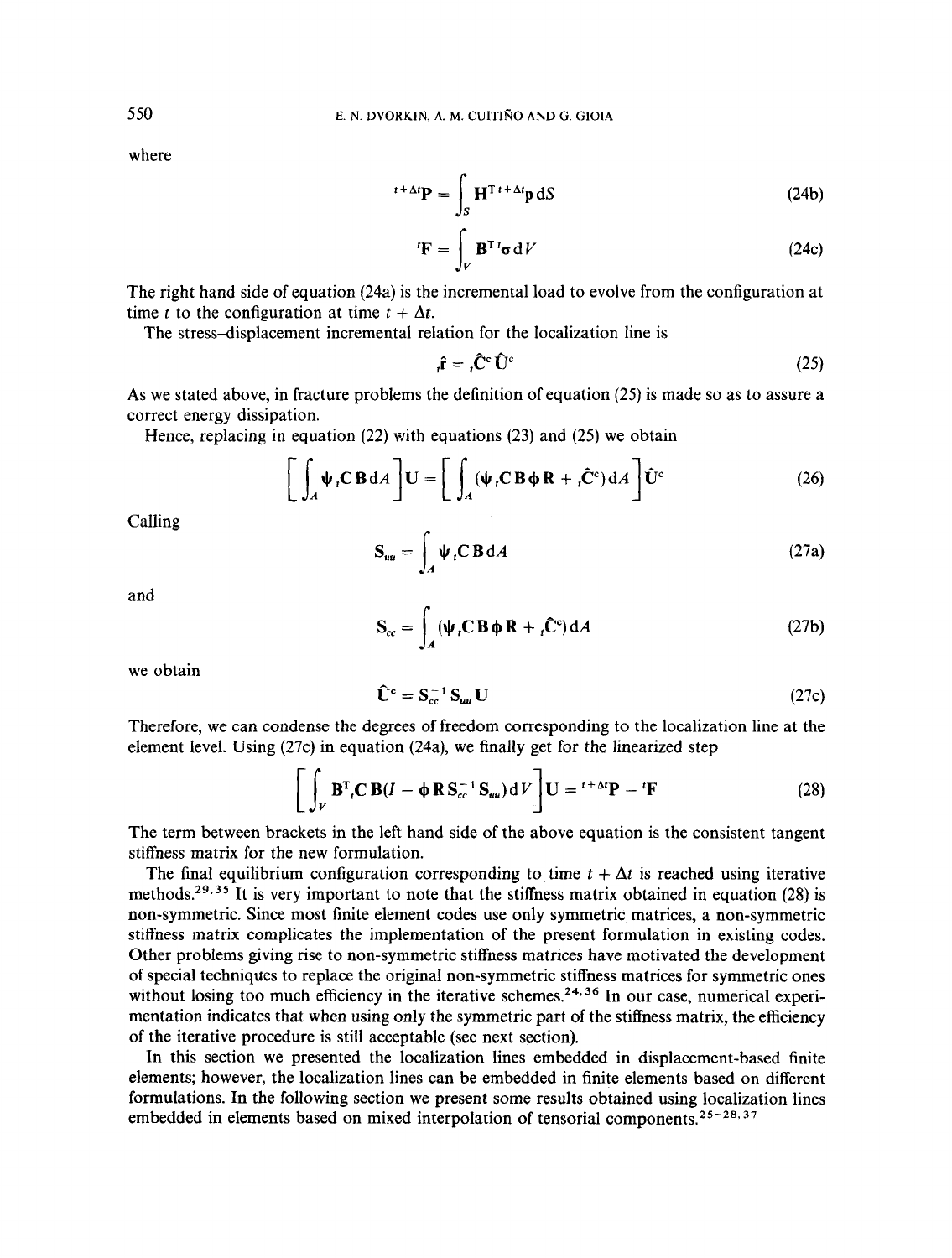### **3.** NUMERICAL EXPERIMENTATION

In this section, we present the numerical experimentation we performed using the new formulation. The numerical tests are geared to:

- 1. Illustrate on the objectivity of the formulation with regard to mesh distortions which is, as we stated in the Introduction, one of the main thrusts for the present formulation. In order to investigate this topic, we analyse:
	- (i) constant stress problems. In the present context, these problems are equivalent to the patch test;
	- (ii) a problem with a more complicated stress distribution.
- 2. Investigate the efficiency of the formulation when only the symmetric part of the stiffness matrix is used. In order to explore this topic, we solve simple cases using different iterative schemes,<sup>29</sup> resorting first to the consistent stiffness matrix and afterwards to its symmetric component only.

In the numerical examples presented in this section we considered the following material behaviour.

(i) For the localization line, a stress-displacement constitutive relation corresponding to Mode I blunt fracture:

$$
\begin{bmatrix} i^{\hat{r}}_1 \\ i^{\hat{r}}_2 \end{bmatrix} = \begin{bmatrix} {}_{\mathbf{r}} E_{\mathbf{T}}({}^t \hat{v}_c) & 0 \\ 0 & {}_{\mathbf{r}} G_{\mathbf{T}} \end{bmatrix} \begin{bmatrix} \hat{v}_c \\ \hat{w}_c \end{bmatrix}
$$
(29)

where, as indicated, modulus  ${}_{t}E_{T}$  is a function of  ${}^{t}\hat{v}_{c}$  and modulus  ${}_{t}G_{T}$  is assumed to be constant. Figure 3 shows the two different functions  ${}_{t}E_{T}(t\hat{v}_{c})$  considered herein:<sup>15,32</sup> we have adjusted both functions to a fracture energy  $G_{F} = 0.2e - 4$ . The fracture initiation criterion is shown in Figure **4,** and is presented in Reference 24.

(ii) Outside the localization line, a linear elastic stress-strain relation. It is important to remark that any other constitutive relation can be used.

### *Constant stress problems*

In Figures 5 to **8** we show the results corresponding to some constant stress problems. In these types of problem the localization has to be induced, therefore we slightly weakened the elements that are shadowed in the figures. In all cases the results show that the present formulation is objective with regard to mesh distortions. For the cases in Figures *6* and **8** (pure shear) it is worth noting that, since we only consider a Mode **I** localization type, the discontinuity lines are at an angle of  $45^{\circ}$  with the plate sides. The final equilibrium configurations were drawn amplifying the displacements 20 times.

#### *Bending of a simply supported beam*

In this case, where the stresses are not constant in the element domains, in order to perform a fair evaluation of the objectivity of the new formulation with regard to mesh distortions, it is fundamental to use finite elements that, in the absence of localization, provide objective results.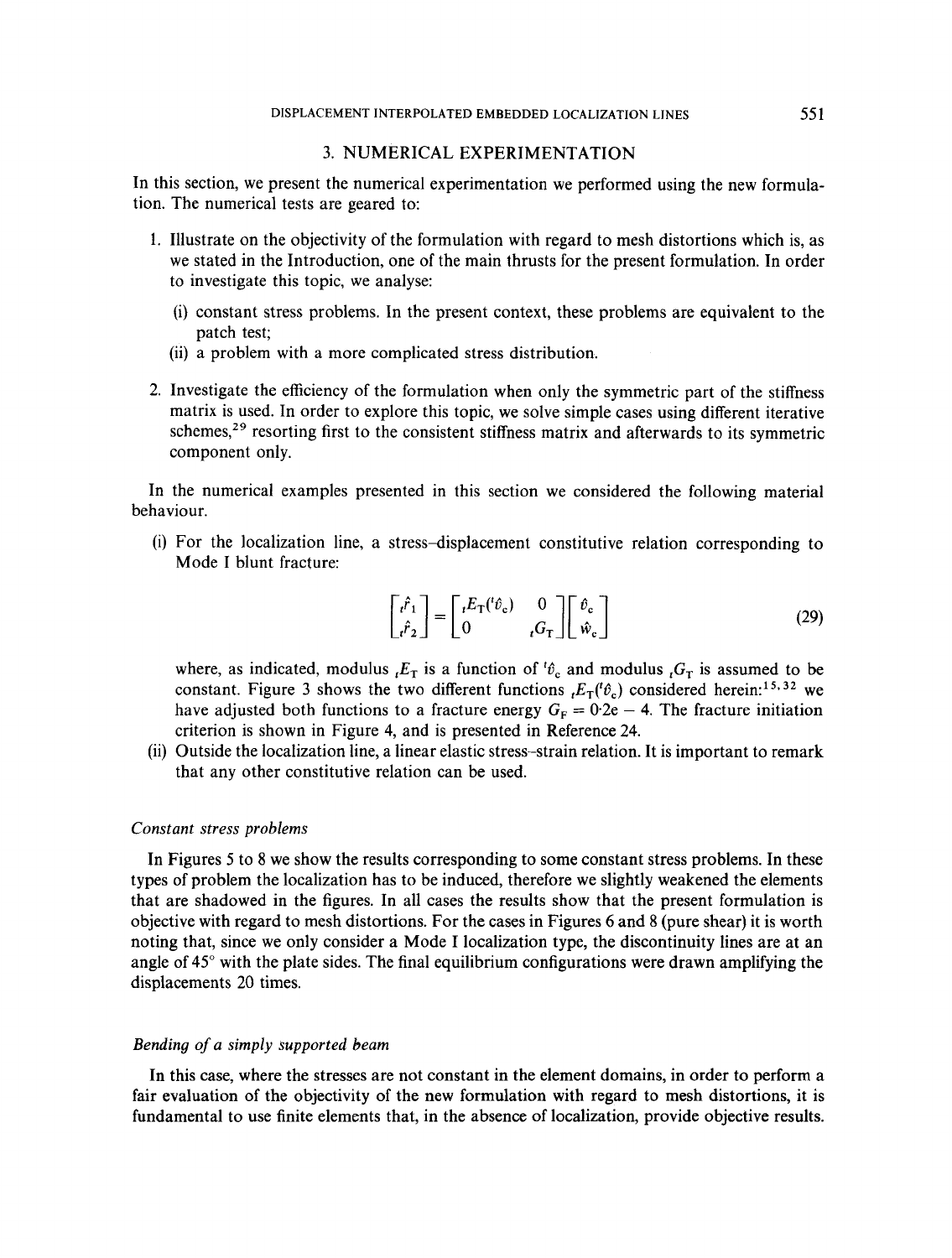

**Figure 3. Some simple constitutive relations for the localization line: (a) linear model; (b) non-linear model** 

Considering that the standard isoparametric 4N and 8N elements do not fulfil objectivity with regard to mesh distortions, we use the quadrilateral QMITC element, based on mixed interpolation of tensorial components.<sup>28,37</sup>

In Figure 9 we show the results obtained using:

(i) standard 4N elements + new localization formulation; QMITC elements + new localization formulation.

It is clear from these results that, in order to achieve objectivity with regard to mesh distortions, it is necessary to use the new formulation coupled to an element that is also quite insensitive to element distortions. The final equilibrium configurations were drawn amplifying the displacements **40** times.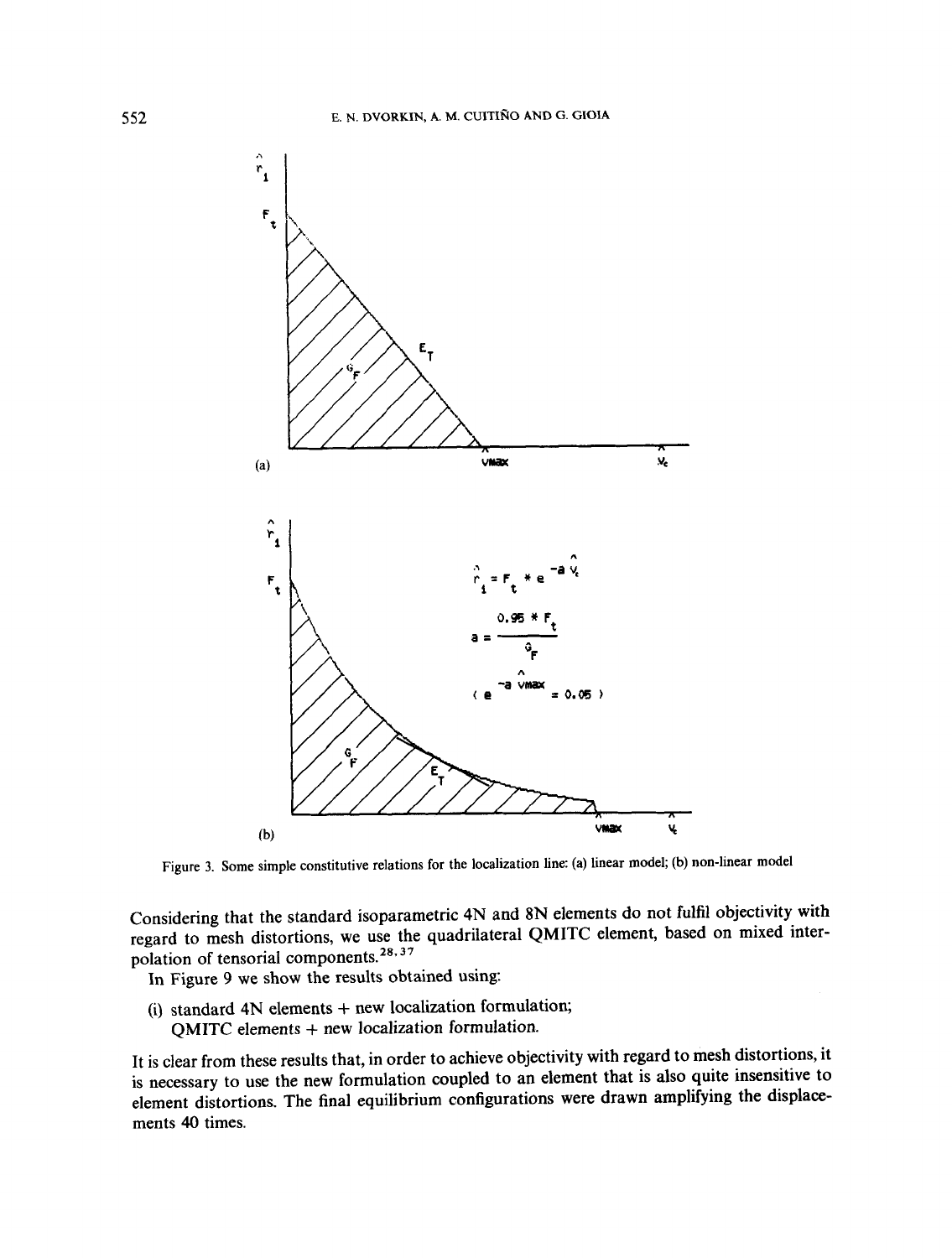

Figure 4. Blunt fracture initiation criterion



Figure 5(a, b, c)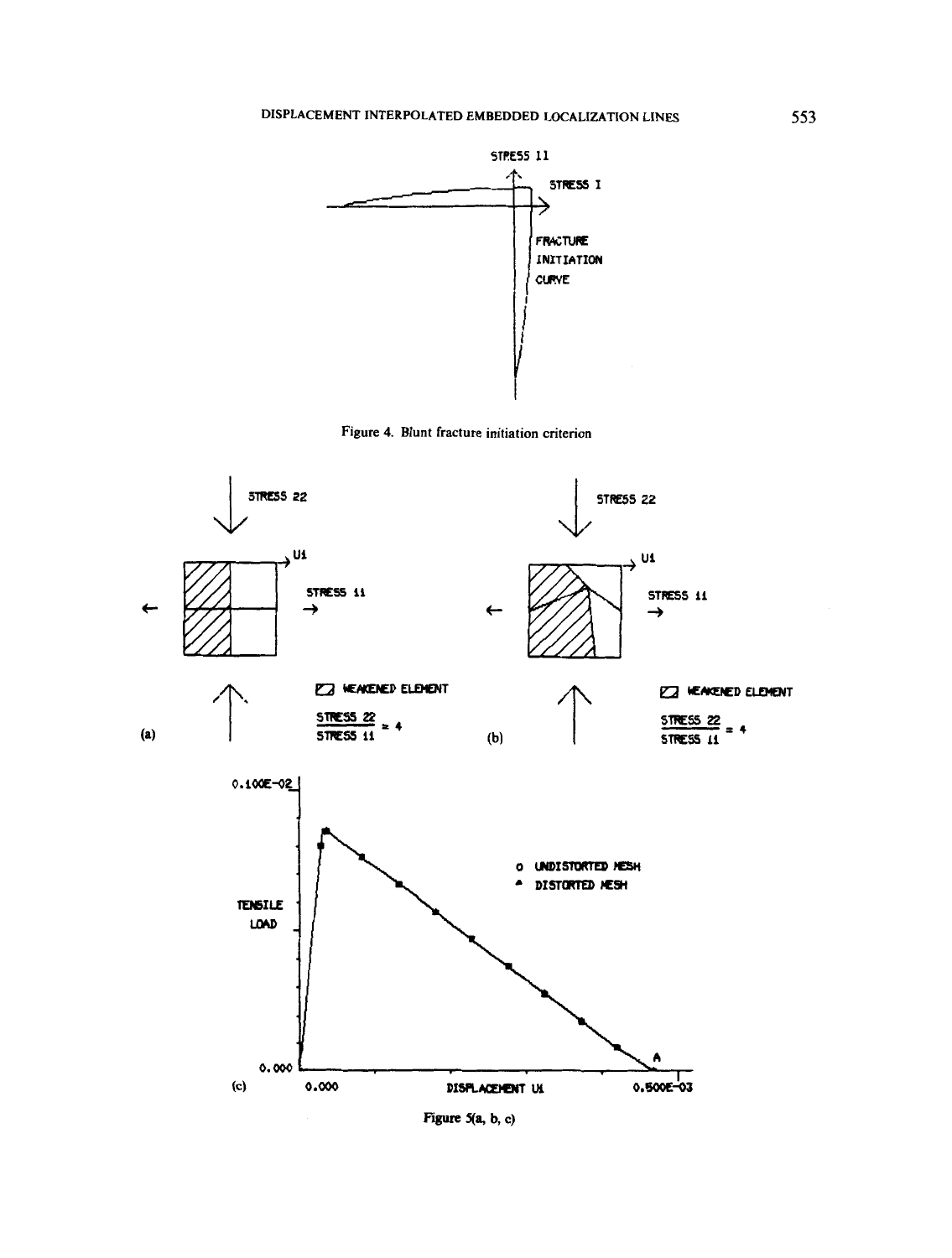

Figure 5. Biaxial stress state in four element meshes (plane stress): (a) undistorted mesh; (b) distorted mesh; (c) results corresponding to a linear  $\hat{r}-\hat{\theta}$  relation; (d) results corresponding to a non-linear  $\hat{r}-\hat{\theta}$  relation; (e) final equilibrium configuration of undistorted mesh; (f) final equilibrium configuration of distorted m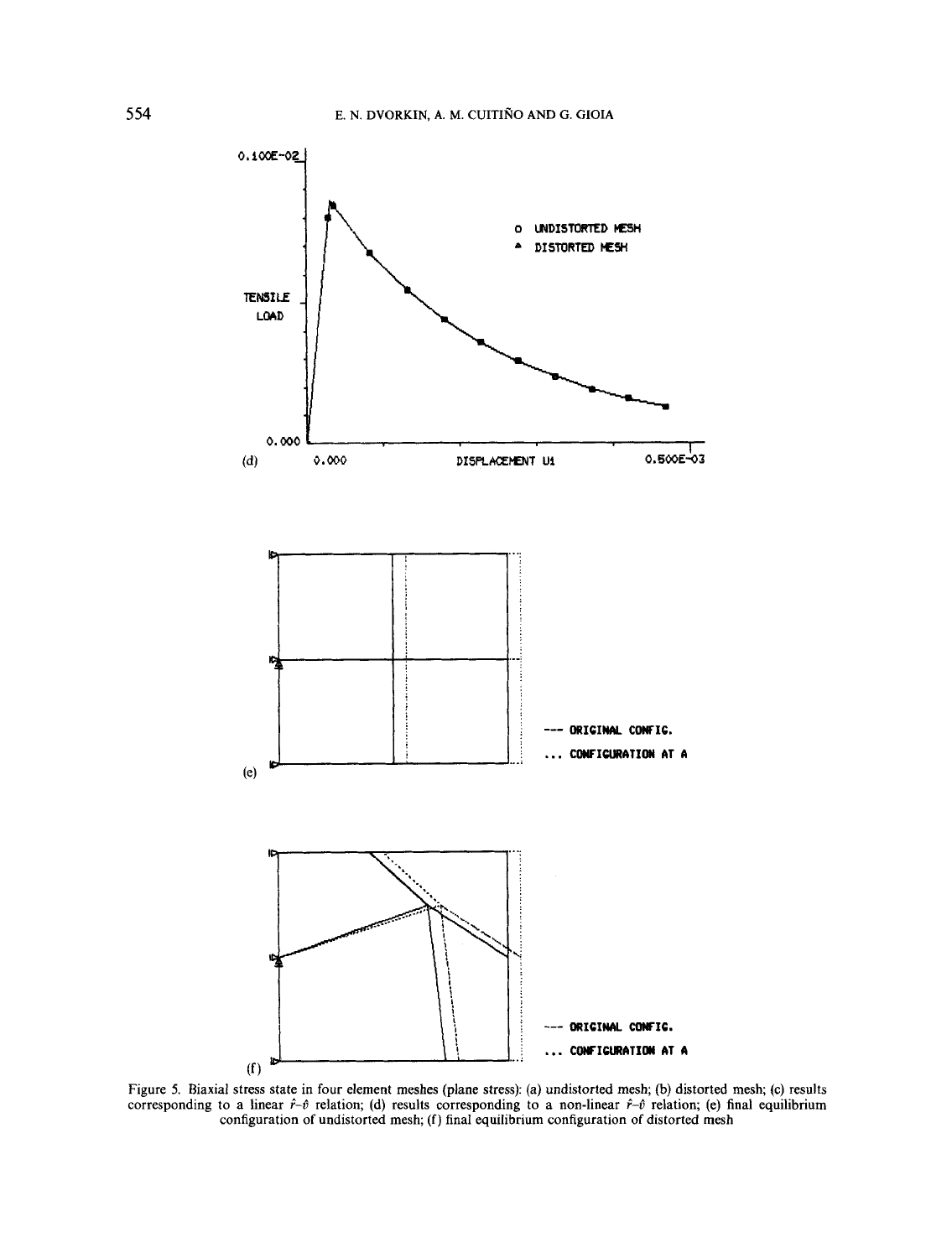

Figure 6(a, b, c, d)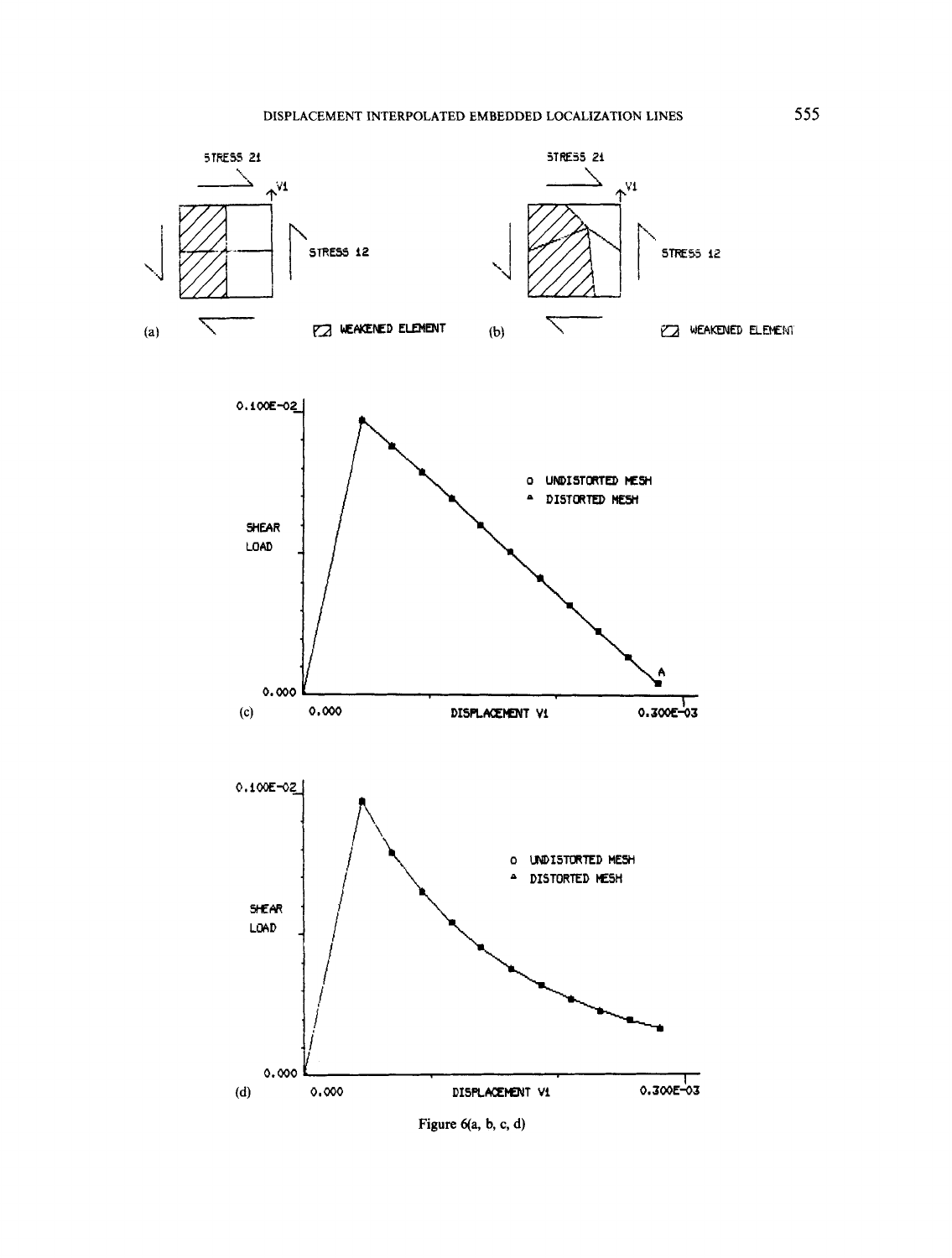

**Figure 6. Pure shear in four element meshes (plane stress): (a) undistorted mesh; (b) distorted mesh; (c) results**  corresponding to a linear  $\hat{r}-\hat{v}$  relation; (d) results corresponding to a non-linear  $\hat{r}-\hat{v}$  relation; (e) final equilibrium **configuration of undistorted mesh; (f) final equilibrium configuration of distorted mesh** 

*Iterating using only the symmetric component* of *the stiffness matrix* 

In order to compare the efficiencies of the solution procedure when the consistent stiffness matrix is used and when only its symmetric component is used, we consider the following cases:

- (i) biaxial stress state (Figure 5) with linear  $\hat{r}-\hat{v}$  relation;
- (ii) biaxial stress state (Figure 5) with exponential  $f \theta$  relation;
- (iii) pure shear (Figure 6) with linear  $\hat{r}-\hat{v}$  relation:
- (iv) pure shear (Figure 6) with exponential  $\hat{r}-\hat{v}$  relation.



**Figure 7(a, b)**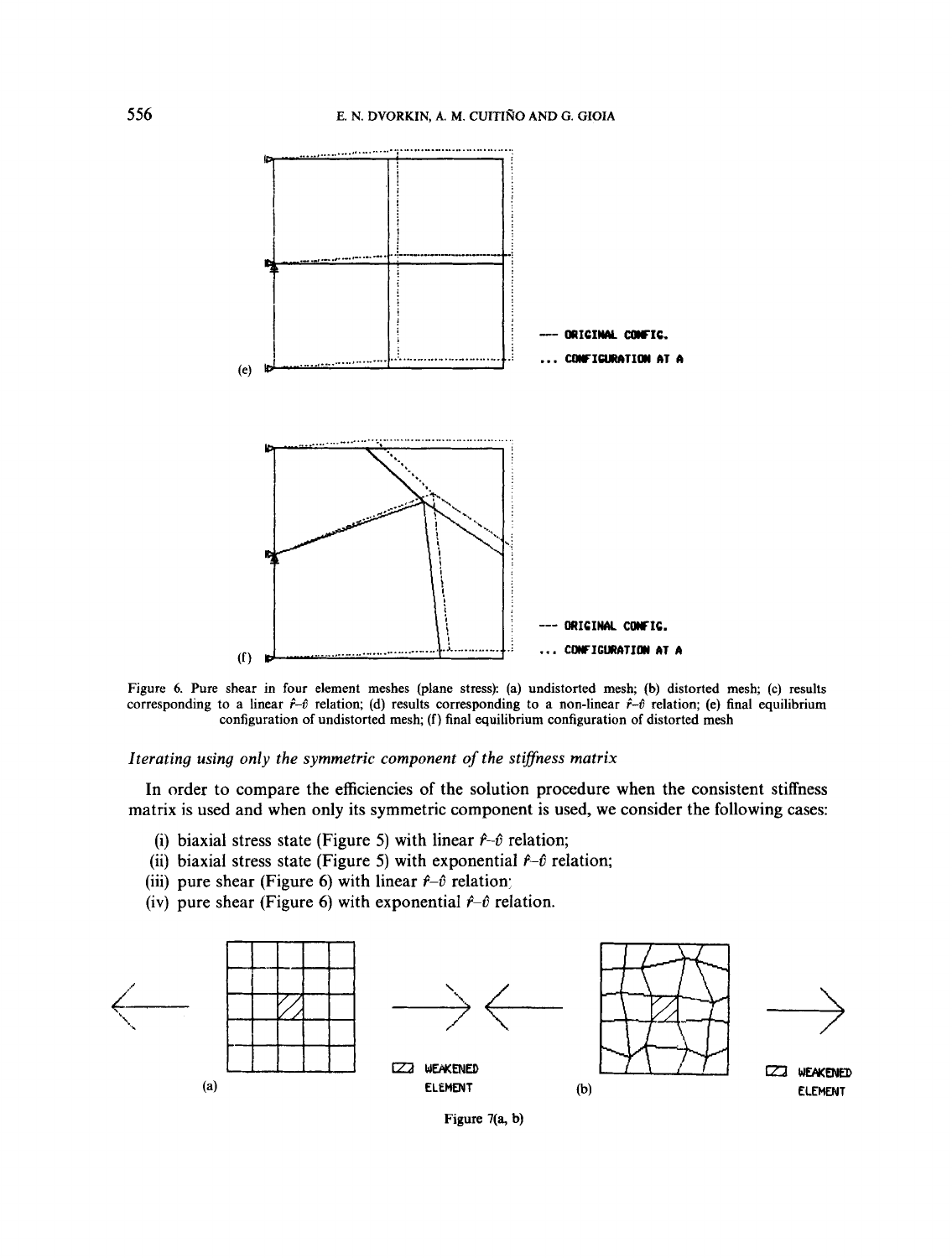

Figure 7. Tensile load in large meshes (plane stress): (a) undistorted mesh; (b) distorted mesh; (c) results corresponding to a linear  $\hat{r}-\hat{v}$  relation; (d) final equilibrium configuration of undistorted mesh; (e) fi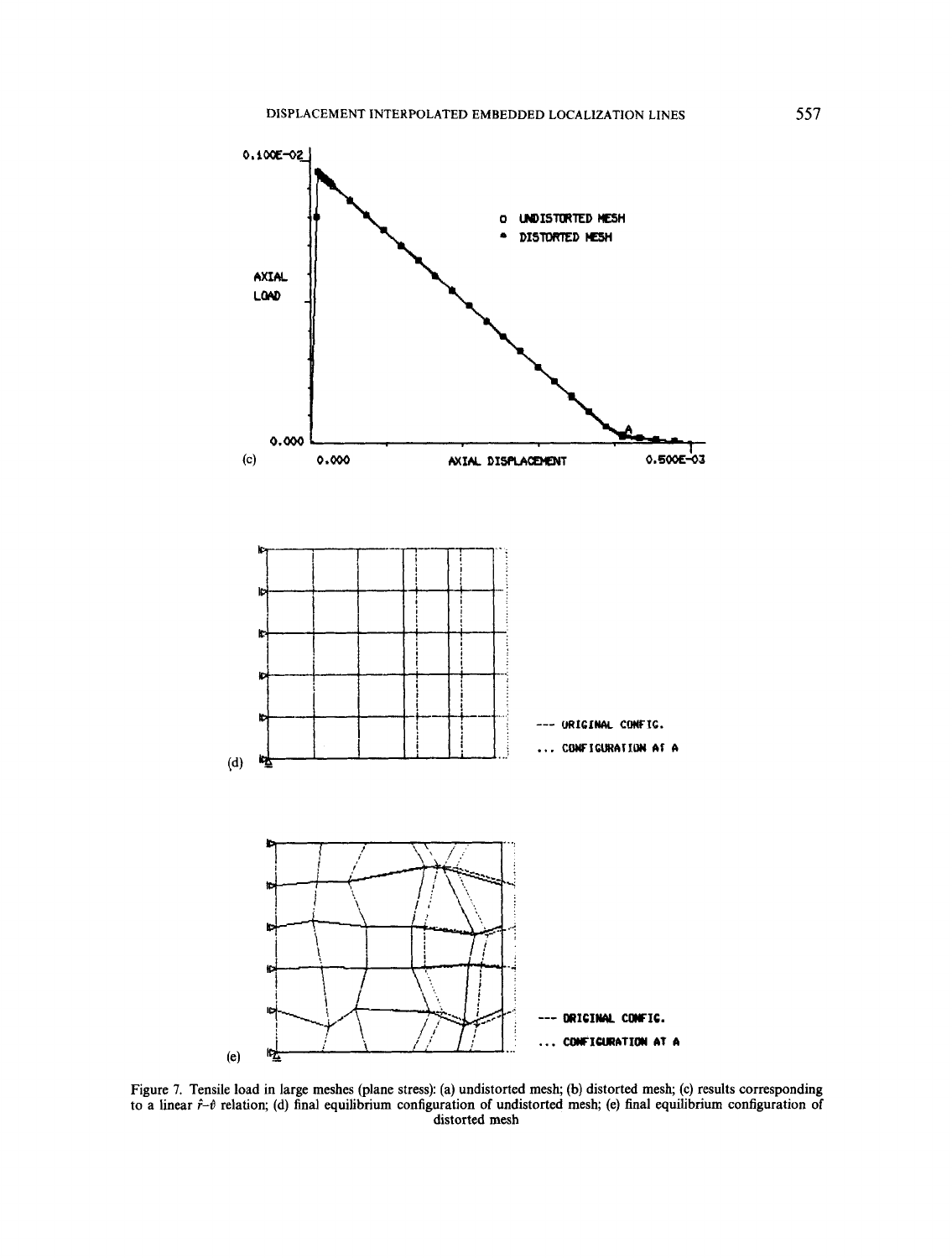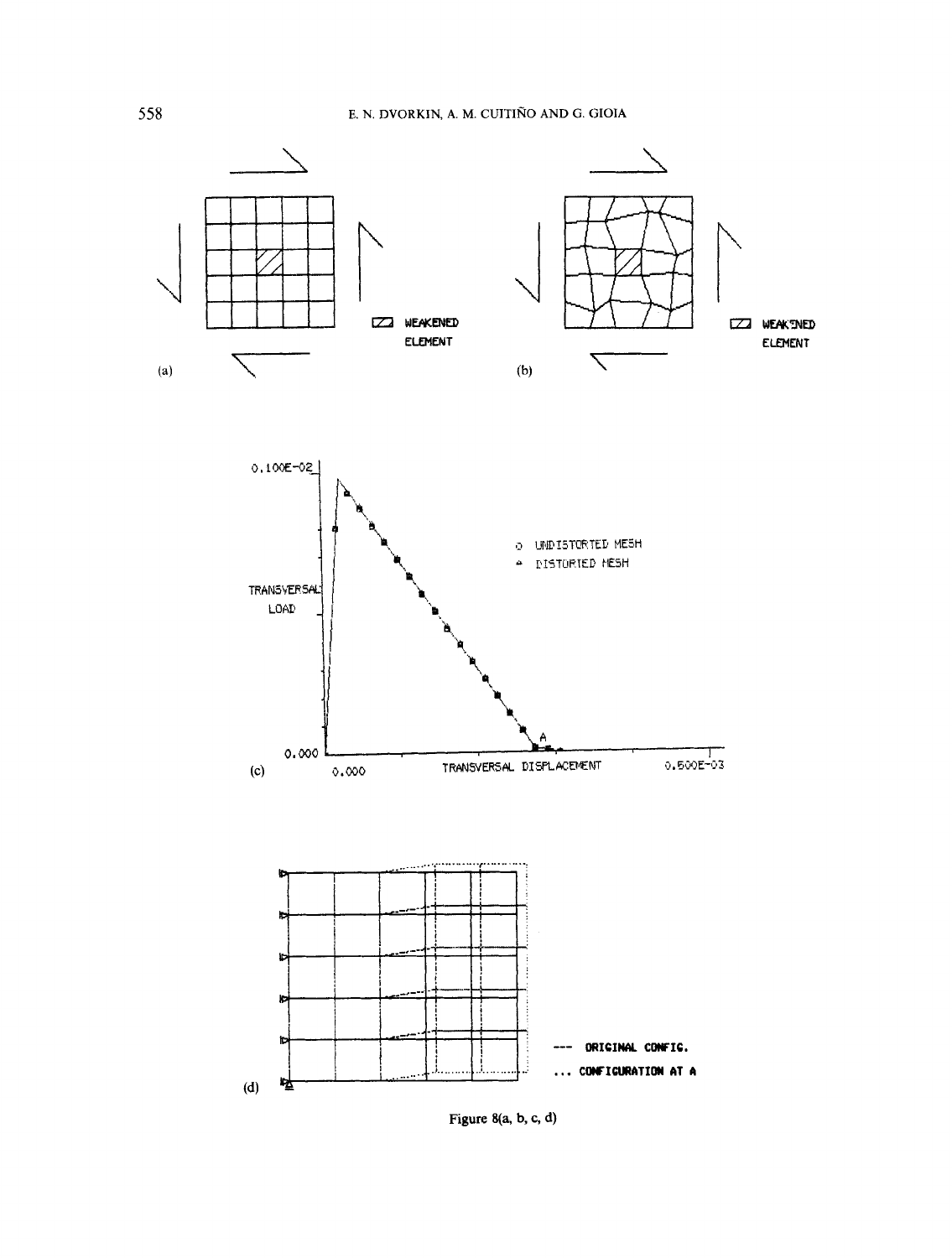

**Figure 8. Pure shear in large meshes (plane stress): (a) undistorted mesh; (b) distorted mesh; (c) results corresponding to a linear** *P-G* **relation; (d) final equilibrium configuration of undistorted mesh; (e) final equilibrium configuration of distorted mesh** 



**Figure 9(a, b)**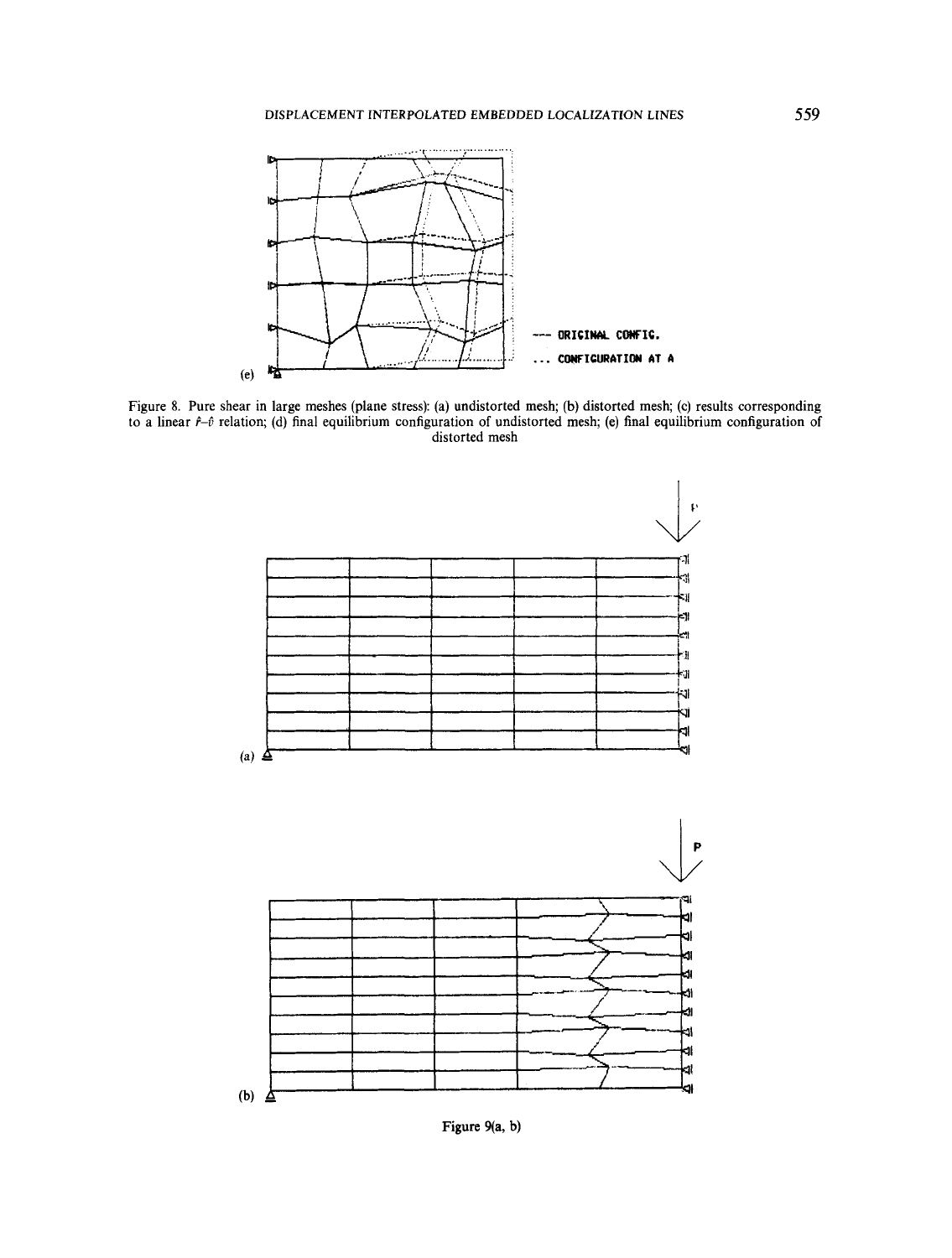

Figure 9. Bending of simply supported beam (plane stress): (a) undistorted mesh; (b) distorted mesh; (c) results corresponding to standard 4N and QMITC elements; (d) final equilibrium configuration of undistorted QMITC mes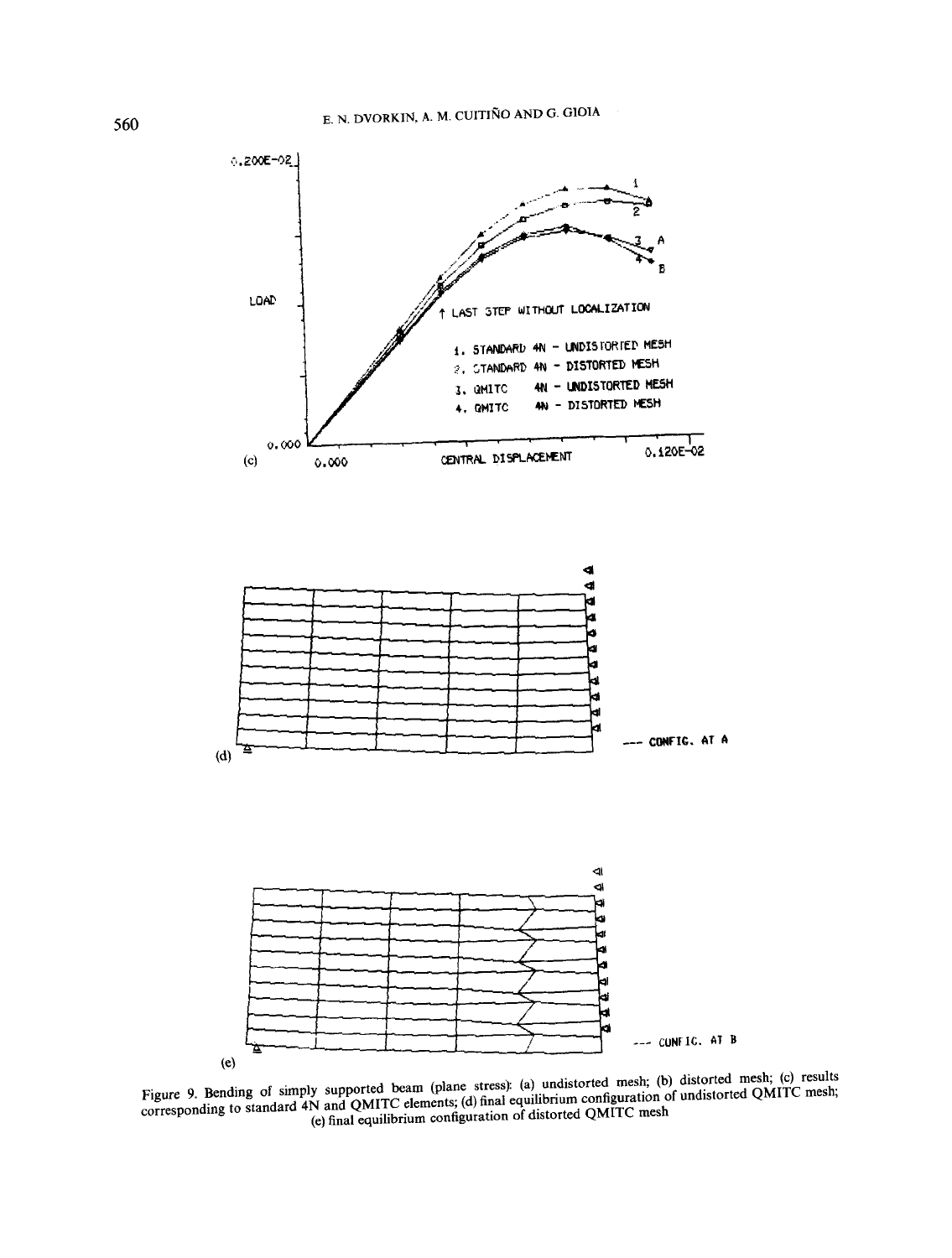For each of the above cases we run the complete problem (from the unstressed initial configuration up to the final fractured configuration), iterating in the load displacement space<sup>35</sup> with different iterative schemes and an energy tolerance  $ETOL = 1$  e - 10. In all cases we use 11 steps, a first step close to the localization point and 10 more equal steps. In Tables I to IV, for each

| таріст                 |       |      |                           |
|------------------------|-------|------|---------------------------|
| Iteration<br>method    | $K_c$ | K,   | $\mathbf{K}_{\mathbf{F}}$ |
| Newton-Raphson         | 8/1   | 10/8 |                           |
| B.F.G.S. <sup>29</sup> |       |      | 10/12                     |
| Modified N-R           | 28/1  | 28/8 | 28/29                     |

Table I

| Ы<br>,,,<br>m |  |
|---------------|--|
|---------------|--|

| Iteration<br>method | $\mathbf{K}_c$ | Ke   | $K_{\rm E}$ |
|---------------------|----------------|------|-------------|
| Newton-Raphson      | 7/2            | 10/8 |             |
| <b>B.F.G.S.</b>     |                |      | 10/11       |
| Modified N-R        | 29/3           | 29/8 | 29/30       |

| a<br>۱<br>я |  |
|-------------|--|
|             |  |

| Iteration<br>method | $K_{\rm c}$ | $K_{S}$ | K.    |
|---------------------|-------------|---------|-------|
| Newton-Raphson      | 5/1         | 13/10   |       |
| <b>B.F.G.S.</b>     |             |         | 15/13 |
| Modified N-R        | 80/1        | 80/12   | 80/80 |

| Iteration<br>method | $K_c$ | $K_{\rm c}$ | ${\bf K}_{\bf F}$ |
|---------------------|-------|-------------|-------------------|
| Newton-Raphson      | 4/2   | 11/10       |                   |
| B.F.G.S.            |       |             | 15/13             |
| Modified N-R        | 88/3  | 88/10       | 88/69             |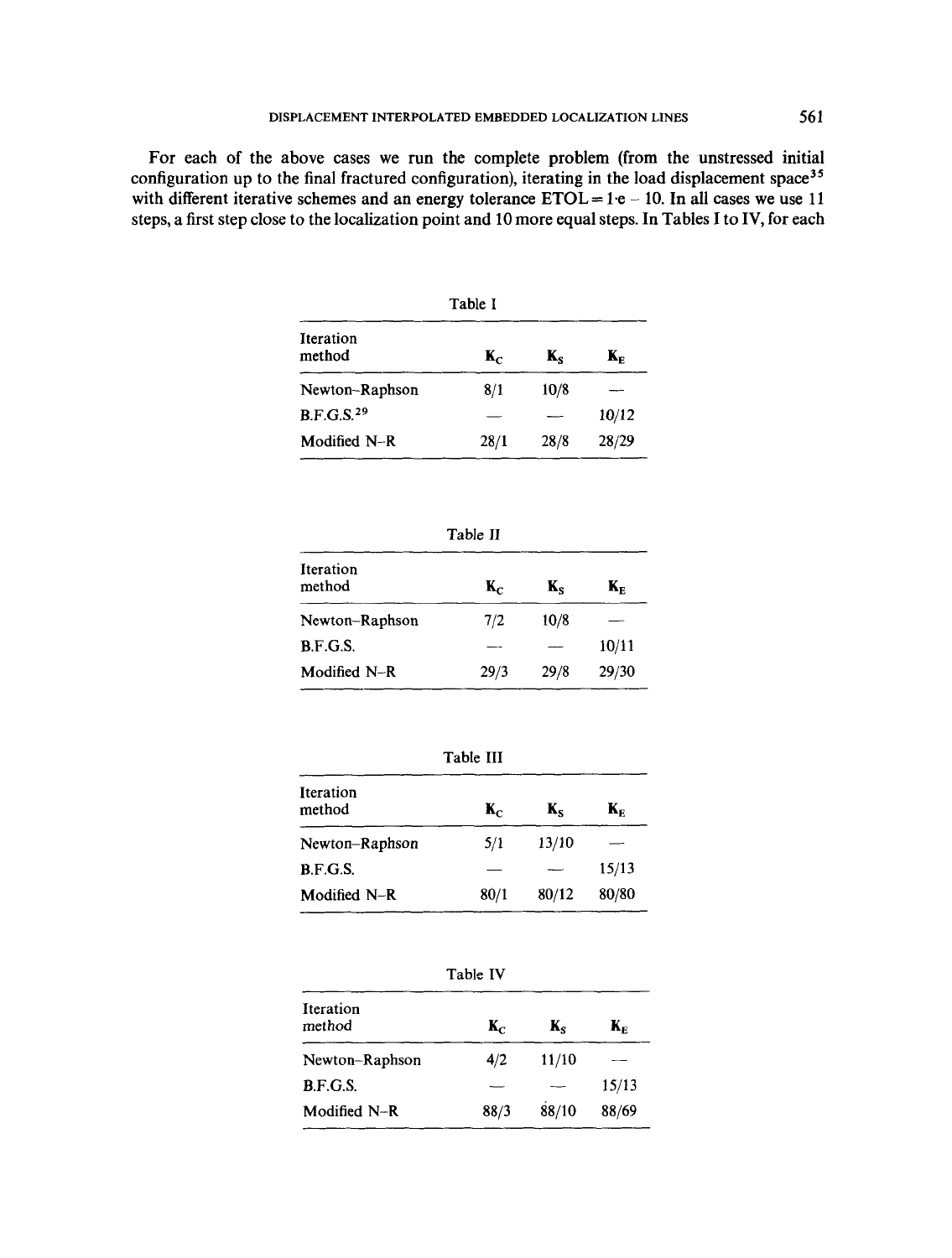of the above cases, we indicate for the different combinations of iterative procedures and stiffness matrices the pair of numbers *'a/b'* where

- *a:* number of iterations in the second step where the localization is triggered.
- *b:* average number of iterations in each of the following 9 steps.

In these tables,

**K<sub>c</sub>**: consistent stiffness matrix;

**K<sub>s</sub>**: symmetric part of the consistent stiffness matrix;

**K,:** elastic stiffness matrix.

The conclusion is that, although the consistent stiffness matrix provides a more efficient solution scheme, the efficiency provided by its symmetric part only is still acceptable.

# **4.** CONCLUSIONS

In previous publications we presented finite element formulations for certain solid mechanics problems that fulfil a number of requirements that render those formulations a reliable modelling tool in engineering applications.<sup>25-28,37</sup> Those requirements were stated as follows.

- 1. The theoretical formulation of the elements is clear, and does not incorporate numerically adjusted factors.
- 2. The elements do not contain any spurious zero energy mode.
- **3.** The elements satisfy Irons' patch test.
- **4.** The elements are relatively insensitive to distortions and changes in material properties (e.g. no locking in plane strain plasticity).

In this paper we develop a formulation for localization problems that also fulfils the above reliability criteria.

Following the basic ideas of the discrete crack approach (Hillerborg) and of the smeared crack approach (Bažant), we developed a new formulation for solving strain localization problems. This new formulation introduces displacement interpolated localization lines embedded in the element domains.

For the localization lines a local stress-displacement constitutive relation is used, assuring in the case of fracture problems a correct energy dissipation, and in this sense, the new formulation is equivalent to the preceding ones, keeping objectivity with regard to regular mesh refinements.

The advantage of the new formulation over the discrete crack approach is that it does not need mesh redefinitions to follow the progression of the localization zone; and the advantage over the smeared crack approach is that it can deal with distorted meshes without causing deterioration of the results.

Although the new formulation introduces a non-symmetric consistent stiffness matrix, our numerical experimentation shows that, with a limited efficiency decrease, only the symmetric part of the consistent stiffness matrix can be used. This makes the finite elements with embedded localization lines easy to implement in standard non-linear finite element codes, and therefore all the existing finite element libraries and constitutive models for the material outside the localization line can be readily used in combination with them.

Although in this paper we experimented only with fracture problems we are presently working on the extension of this finite element formulation to shear-band problems in which the localization is triggered by material instability.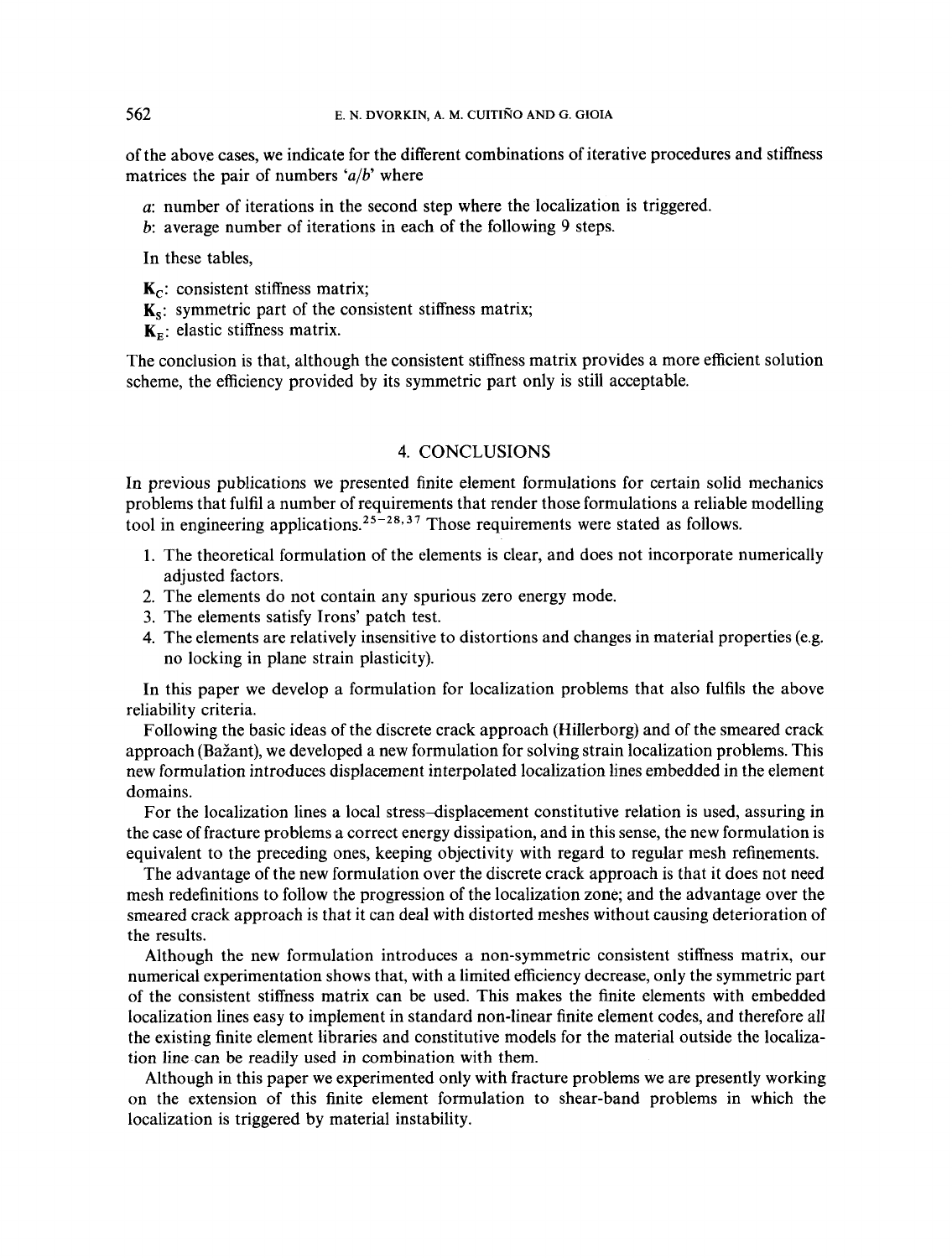#### **ACKNOWLEDGEMENT**

**This research was carried out in the framework of a joint research agreement between the Instituto de Materiales y Estructuras and the Instituto Nacional de Tecnologia Industrial, Buenos Aires, Argentina.** 

#### REFERENCES

- 1. W. F. Chen, *Plasticity in Reinforced Concrete,* McGraw-Hill, New York, **1982,**
- **2.** J. **G.** Van Mier, 'Strain softening of concrete under multiaxial loading conditions', *Doctoral Thesis,* Eindhoven University of Technology, The Netherlands, **1984.**
- **3.** Z. P. Baiant, 'Size effect in blunt fracture: Concrete, rock and metal', *J. Eng. Mech. ASCE,* **110, 518-534 (1984).**
- **4.** St. Pietruszczak and *Z.* Mroz, 'Finite element analysis of deformation of strain-softening materials', *Int.* j. *numer. methods eng.,* **17, 327-334 (1981).**
- *5.* M. Ortiz, **Y.** Leroy and A. Needleman, 'A finite element method for localized failure analysis', *J. Comp. Methods Appl. Mech. Eng.,* **61, 189-214 (1987).**
- **6.** A. Needleman, 'Dynamic shear band development in plane strain', *J. Appl. Mech. ASME, 56,* **1-9 (1989).**
- **7.** T. Belytschko, **J.** Fish and B. E. Engelman, 'A finite element with embedded localization zones', *J. Comp. Methods Appl. Mech. Eng.,* **70, 59-89 (1988).**
- **8.** *Z.* P. Baiant, 'Stable states and paths of structures with plasticity or damage', J. *Eng. Mech. ASCE,* **114, 2013-2034 (1988).**
- **9. Z.** P. Baiant, 'Instability, ductility and size effect in strain softening concrete', *J. Eng. Mech. Din ASCE,* **102, 331-344 (1976);** discussions, **103, 357-358, 775-777 (1976); 104, 501-502 (1976).**
- **10.** N. **S.** Ottosen, 'Thermodynamic consequences of strain softening in tension', *J. Eng. Mech. ASCE,* **112, 1152-1164 (1986).**
- 11. Z. P. Bažant, 'Mechanics of distributed cracking', *ASME Appl. Mech. Rev.*, 39, 675-705 (1986).
- **12.** Z. P. Baiant and P. A. Pfeiffer, 'Determination of fracture energy from size effect and brittleness number', *ACI Mater. J.*, **84,** 463-480 (1987).
- **13.** *G.* Pijaudier-Cabot, **Z.** P. Baiant and M. Tabbara, 'Comparison of various models for strain softening', *Eng. Comp., 5,*  **141-150 (1988).**
- **14. Y.** R. Rashid, 'Analysis of prestressed concrete pressure vessels', *Nucl. Eng. Des.,* **7, 334-355 (1968).**
- 15. Z. P. Baiant and B. H. Oh, 'Crack band theory for fracture of concrete', *RILEM Mater. Struct.,* **16, 155-177 (1983).**
- **16. Z.** P. Baiant and **B.** H. Oh, 'Rock fracture via strain-softening finite elements', *J. Eng. Mech. ASCE,* **110, 1015-1035 (1984).**
- 17. **J.** Oliver, 'A consistent characteristic length for smeared cracking models', *Int. i. numer. methods eng.*, **28,** 461-474 **(1989).**
- 18. A. Hillerborg, M. Modéer and P. E. Petersson, 'Analysis of crack formation and crack growth in concrete by means of fracture mechanics and finite elements', *Cement Concr. Res.,* **6, 773-782 (1976).**
- **19.** A. **R.** Ingraffea and **V.** Saouma, 'Numerical modeling of discrete crack propagation in reinforced and plain concrete', in **G.** C. Sih and A. Tommaso (eds.), *Fracture Mechanics of Concrete: Structural Application and Numerical Calculation,* Martinus Nijhoff, Dordrech, The Netherlands, **1985.**
- **20.** K. **J.** William, N. Bicanic and **S.** Sture, 'Constitutive and computational aspects of strain softening and localization in solids', in K. J. William (ed.), *Constitutive Equations: Macro and Computational Aspects,* ASME, New York, **1984.**
- **21.** J. W. Hutchinson, *A Course on Nonlinear Fracture Mechanics,* The Technological University of Denmark, **1979.**
- **22.** E. N. Dvorkin, R. J. Torrent and A. M. Alvaredo, 'A constitutive relation for concrete', in D. R. J. Owen *et al.* (eds.), *Proc. lsr Int. Con\$ on Computational Plasticity,* Pineridge Press, Swansea, U.K., **1987.**
- **23.** R. **J.** Torrent, **E.** N. Dvorkin and A. M. Alvaredo, **'A** model for work hardening plasticity and fracture of concrete under multiaxial stresses', *Cement Concr. Res.,* **17, 939-950 (1987).**
- **24.** E. N. Dvorkin, A. M. Cuitiiio and G. Gioia, 'A concrete material model based on non-associated plasticity and fracture', *Eng. Comp.,* **6, 281-294 (1989).**
- **25.** E. N. Dvorkin and K. J. Bathe, 'A continuum mechanics based four-node shell element for general nonlinear analysis', *Eng. Comp.,* **1, 77-88 (1984).**
- **26.** K. J. Bathe and E. N. Dvorkin, 'A four-node plate bending element based on Mindlin-Reissner plate theory and a mixed interpolation', *Int. j. numer. methods eng.,* **21, 367-383 (1985).**
- 27. K. J. Bathe and E. N. Dvorkin, 'A formulation of general shell elements—The use of mixed interpolation of tensorial components', *Int. j. numer. methods eng.,* **22, 697-722 (1986).**
- **28.** E. N. Dvorkin and **S.** I. **Vassolo,** 'A quadrilateral 2D finite element based on mixed interpolation of tensorial components', *Eng. Comp.,* **6, 217-224 (1989).**
- **29.** K. J. Bathe, *Finite Element Procedures in Engineering Analysis,* Prentice-Hall, Englewood Cliffs, N.J:, **1982.**
- **30.** R. L. Taylor, J. C. Simo, 0. C. Zienkiewicz and A. C. Chan, 'The patch test. A condition for assessing FEM convergence', *Int. j. numer. methods eng.*, **22,** 39–62 (1986).